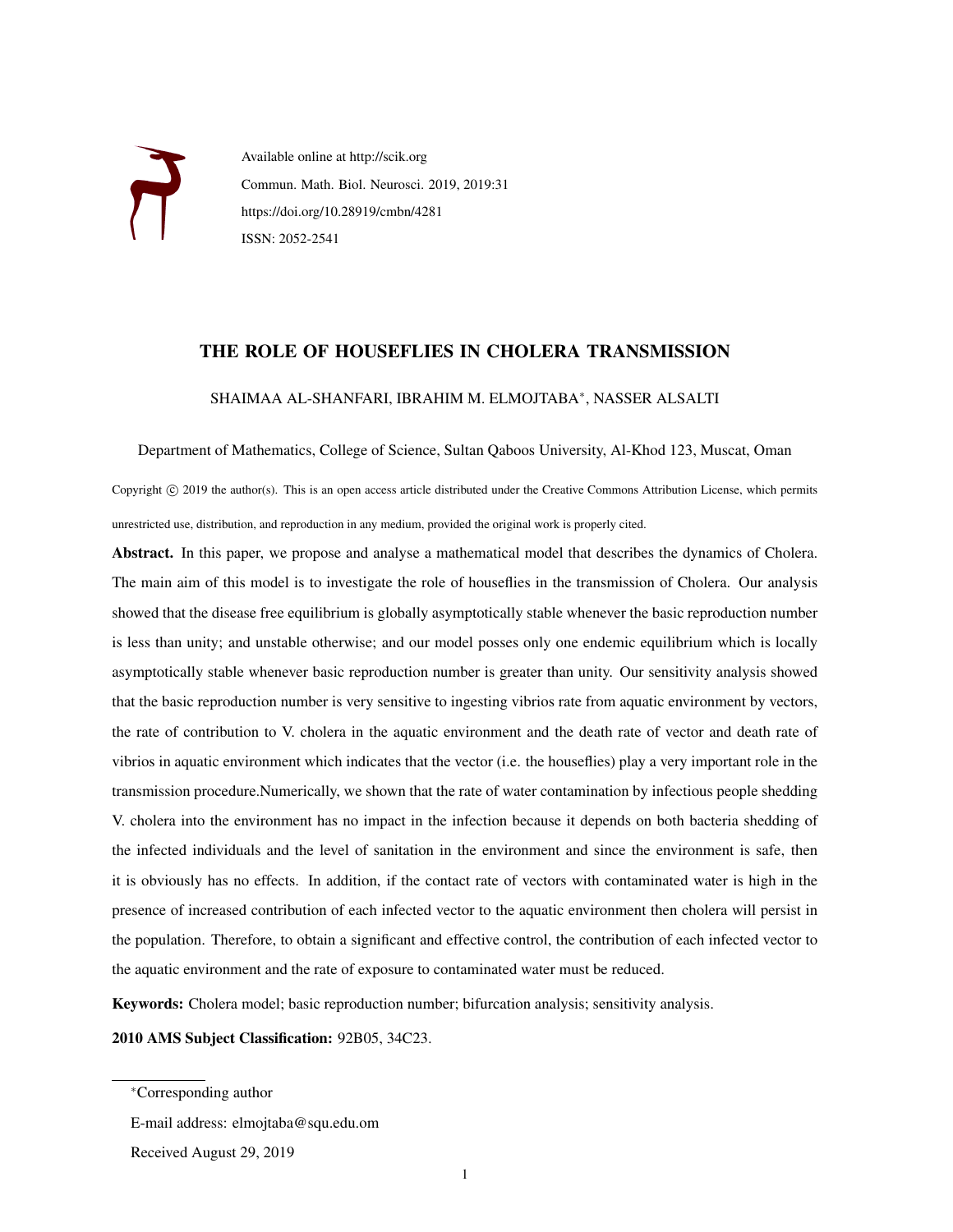#### 1. INTRODUCTION

Enteric diseases are considered to be one of the greatest threat to human race, since it causes mortality of millions of people as well as huge impact on social and economic aspects of populations [15]. Enteric diseases are defined as infections caused by viruses or bacteria that enter the body through the mouth or intestinal system, primarily as a result of eating, drinking and/or digesting contaminated foods or liquids. Cholera is a waterborne enteric disease which has a main symptom; acute, watery diarrhea that caused by a bacterium (gram-negative rod), *Vibrio cholerae*. It can be developed to severe watery diarrhoea with vomiting. If people are not treated promptly, they can lose large amounts of fluid and salts which lead to severe dehydration and death within hours [22]. The species *V. cholerae* is subdivided into serogroups, which are toxigenic (O1 & O139) and non-toxigenic (non-O1) [10]. Strains that have the potential to cause epidemic cholera and thus are of public health significance belong to serogroups O1 or O139 and produce cholera toxin (CT) [24, 22]. In its most severe form, cholera is one of the rapid lethal infectious diseases which can lead to death within hours, especially in places where drinking water is unprotected from faecal contamination. These characteristics of cholera have yielded a reputation that cause fear. However, with appropriate treatment, mortality can be kept low.

In 2014, 190549 cases were notified from 43 countries with 55% in Africa and 2231 deaths were reported in that year [27]. In 2015, a total of 172454 cholera cases were reported in 42 countries, 41% of which in Africa, 37% in Asia and 21% in Hispaniola (Central American island) [26]. In the same period, 1304 deaths were reported [26]. During 2016, 132 121 cases were reported from 38 countries, including 2420 deaths [26]. The year 2017 was remarkable for cholera because it marked 200 years since the onset of the first recognized cholera pandemic in 1817, while the current seventh pandemic continues as the longest ever recorded [25]. Globally, in 2017, 71 countries provided data on cholera with 34 countries reported a total of 1 227 391 cases and 5654 deaths and the remaining countries reported no cases. 84% of all suspected cases reported were in Yemen with a total of 1 032 481 cases and 2261 death [25].

The prevalence of cholera depends on numerous environmental and biological variables, including seasonal environmental drivers, host immunity and infectivity of the bacteria [9, 24].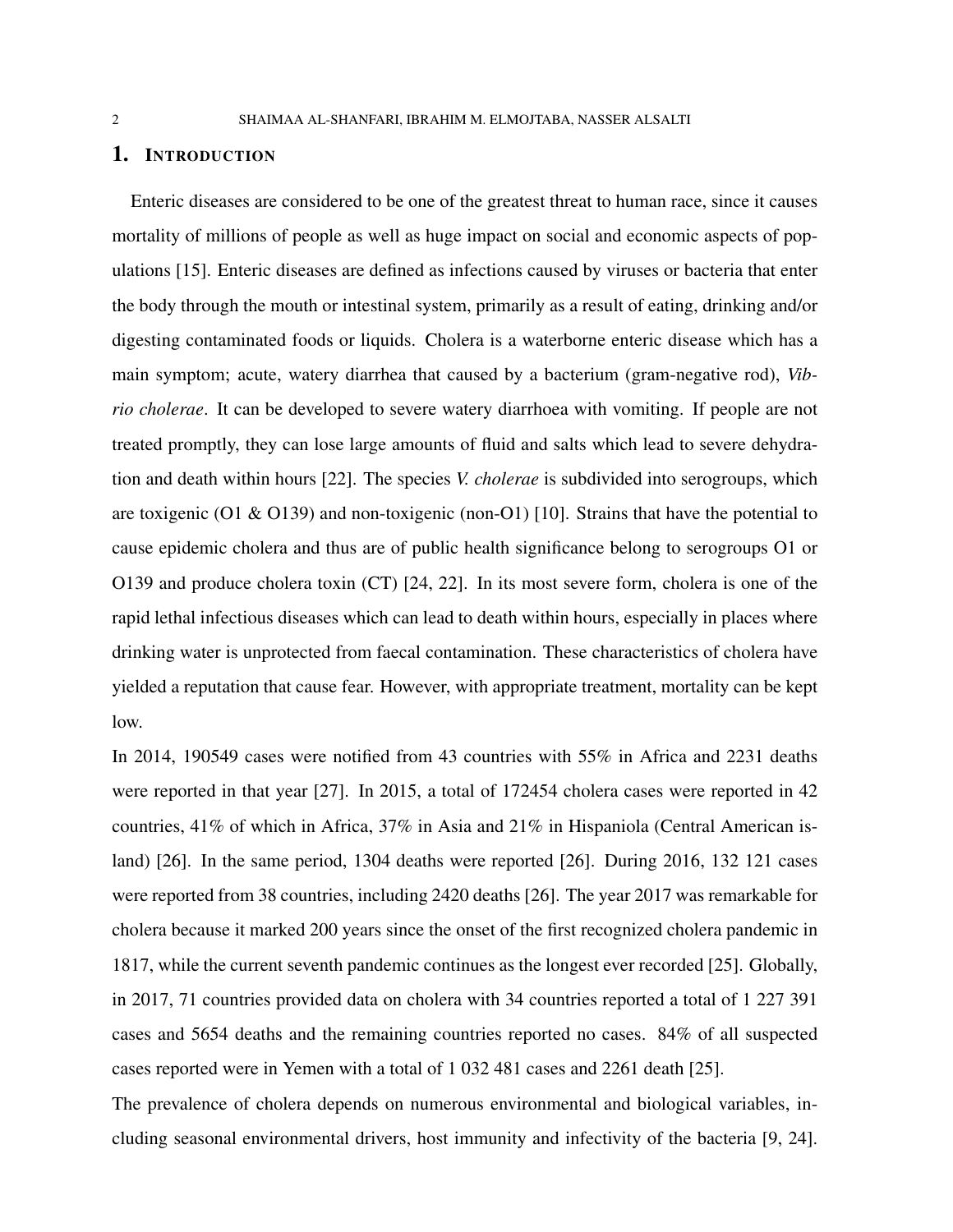Cholera is usually transmitted through faecally contaminated water, hands or food, and remains an ever-present risk in many countries. New outbreaks can occur where water supply, sanitation, food safety, and hygiene are insufficient. The dynamics of cholera is much more complex as it involves multiple interactions between the human host, other organisms, and the environment [24]. The transmission of cholera include both indirect (i.e., environment-to-human) and direct (i.e., human-to-human) routes [24]. The indirect exposure occurs when people ingest water or food from the environment that is contaminated by the vibrios. The direct transmission may occur when the vibrios are transmitted from an infected person directly to a healthy person by close contacts (such as shaking hands or hugging) or by eating food prepared or consumed by individuals with dirty hands [9, 23, 21]. Some studies show that the infected person or vector typically shed vibrios in their stool for only 1 day, at approximately  $10<sup>3</sup>$  vibrios per gram of stool [24]. Therefore, vectors (e.g. house flies ) can play an important role in the transmission of the cholera. The mechanism of transmitting cholera infection from house flies (Musca domestica fly [14]) among humans is such that the flies feed, crawl and lay eggs on human food

[14, 28, 11].

To understand the complex dynamics of cholera, several mathematical models have been developed [6, 9, 17, 23]. Capasso and Paveri-Fontana [6] described cholera model by two equations of dynamics of infected people and the dynamic of aquatic population. Then Codeco [9] extended their work by including additional equation of susceptible population in order to study the long term behaviour of cholera and he explored the role of V. cholera in aquatic environment in the persistence of the outbreak. His results emphasis the importance of the aquatic reservoir which depends on the sanitary conditions of the community and seasonal variations of contact rates force a cyclical pattern of cholera outbreaks. Hartley et al. [17] modified Codeco's model by incorporating laboratory observations that passage of V.cholera through the gastrointestinal tract results in a short lived, hyper-infectious state. He found that the incorporation of hyper-infectious state into his model gives a superior fit with the observed epidemic pattern of cholera which help to prove the clinical relevance of laboratory observations regarding the hyper-infectious state, and highlight the significance of human-to-human versus environmentto-human transmission in the generation of epidemic and pandemic disease. Mukandavire et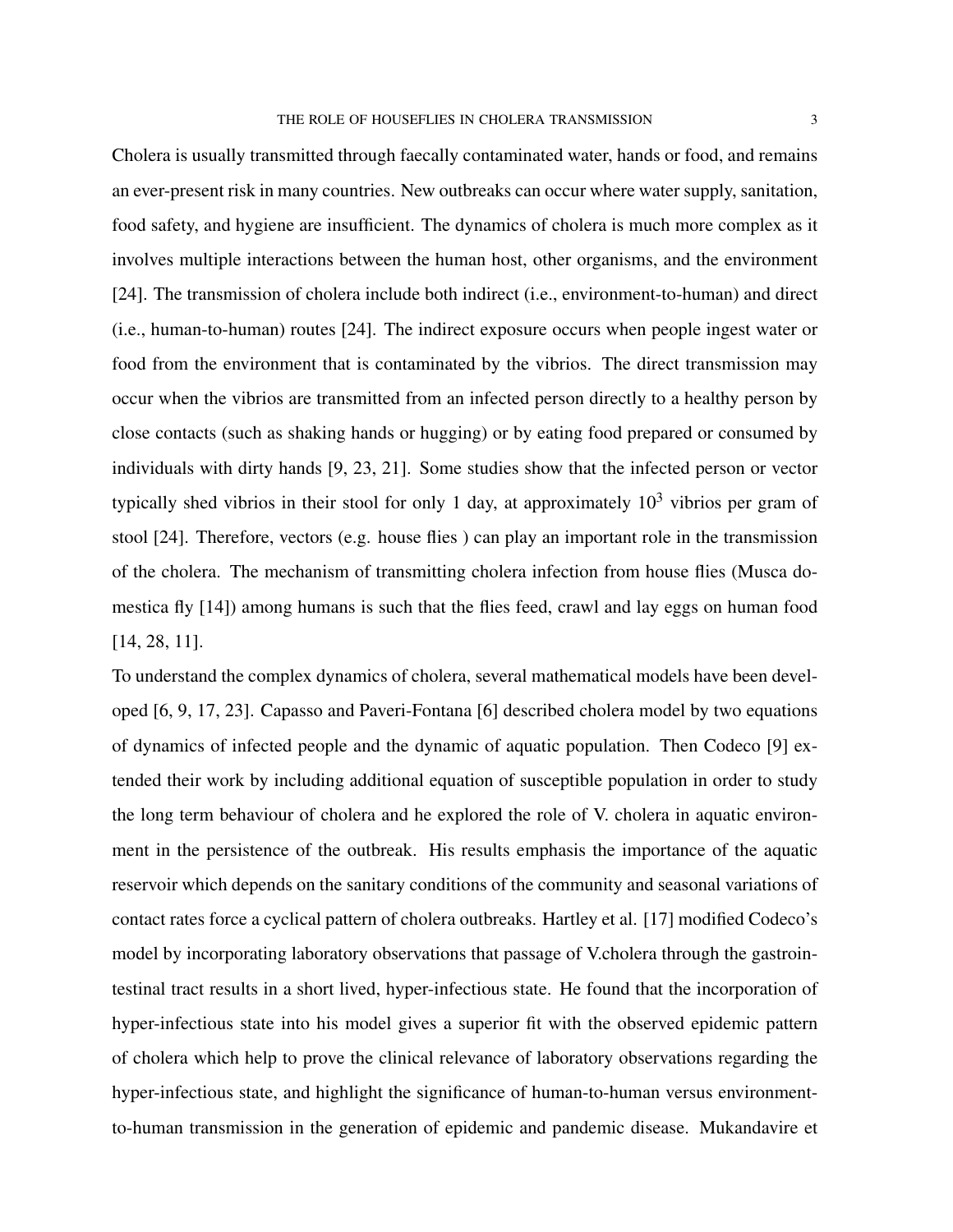al. [23] proposed a model to study the 2008-2009 cholera outbreak in Zimbabwe. The model explicitly considered both human-to-human and environment-to-human transmission pathways. The results in this work demonstrated the importance of the human-to-human transmission in cholera epidemics, especially in such places as Zimbabwe, a land-locked country in the middle of Africa.

The model proposed here is an extension of Mukandavire work [23]. The formulation of the model starts by considering two host populations i.e. human and vector populations. The new contribution is the division of the environment into two sub-environments according to the concentration of cholera vibrios. The V. cholerae is associated with contaminated water and food such as rivers, dams, wells, and ponds [9, 23]. In contrast, there are some places in the environment such that it can be considered as uncontaminated and safe places (households and market places). Fundamental in our assumption is that people are well informed of the development and severity of the disease outbreak, thus will take action to reduce contact with other individuals and/or the contaminated environment. However, they can get infection from safe places as the vectors can transmit the infection to them..

### 2. MODEL FORMULATION

To formulate the model we consider two host populations, human population  $(N_h)$  and vector population  $(N_v)$ . Since the model incorporates the indirect environmental transmission, we add the dynamics of the concentration of free living Cholera vibrios in safe and unsafe environments. Let the human host population be divided into the following, susceptible individuals  $S_h(t)$ , those who are infected with cholera  $I_h(t)$ , and those who are recovered and have permanent immunity  $R_h(t)$ . This implies:

$$
N_h = S_h(t) + I_h(t) + R_h(t)
$$

Similarly, let the vector population have two categories, susceptible vector  $S_v(t)$ , and infected vector  $I_h(t)$ , such that

$$
N_v = S_v(t) + I_v(t)
$$

The total population for humans and vectors are assumed to be a constant, which is a reasonable assumption for a relatively short period of time and for low-mortality diseases such as cholera.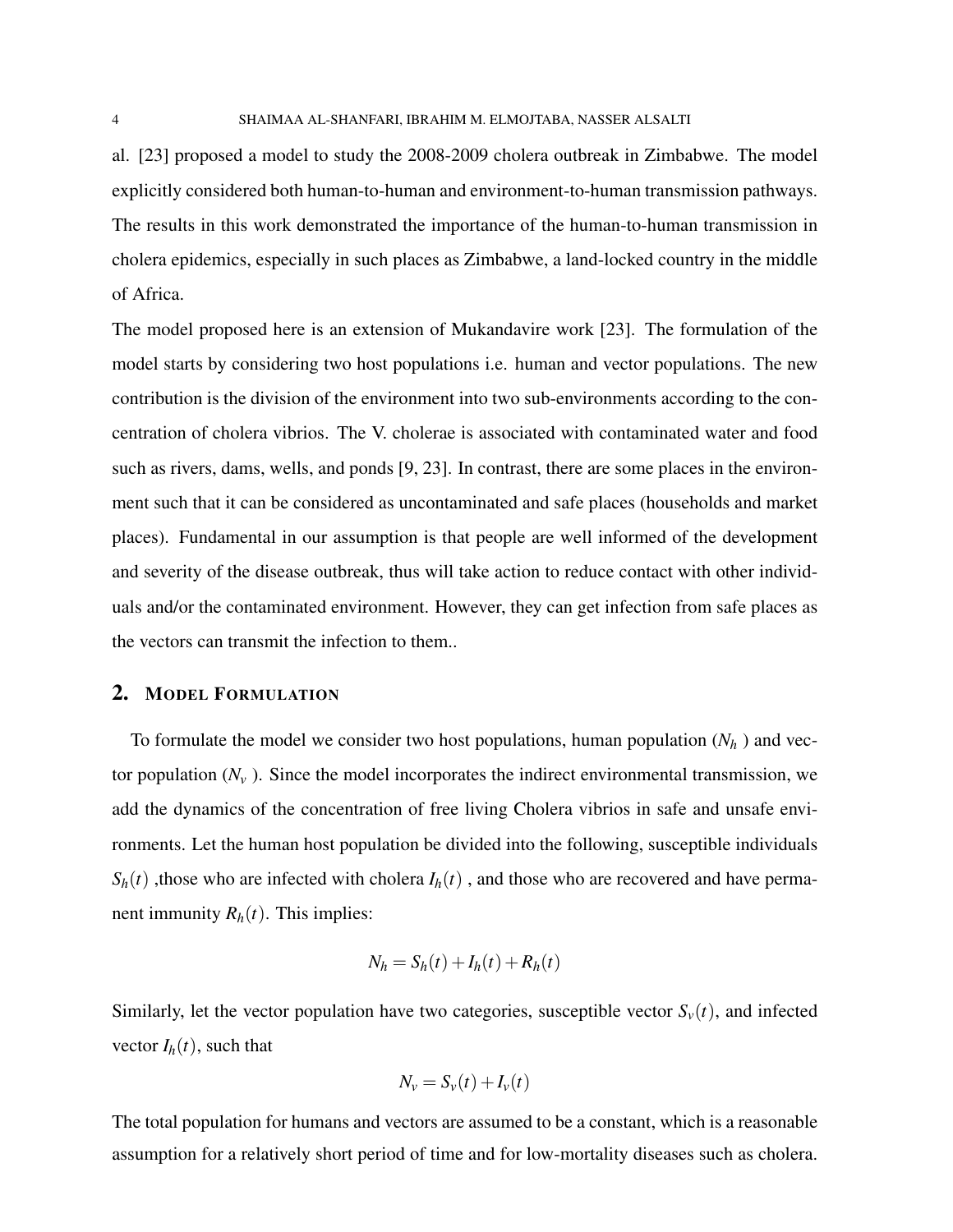

FIGURE 1. Model flow diagram.

Let also  $B(t)$  and  $E(t)$  denote the concentration of the vibrios in safe and unsafe environment respectively. The following Compartmental model (Figure (??)) describes the dynamics of the model, in which, it is assumed that the susceptible individuals acquire infection with cholera by human-to-human contact at per capita  $\frac{\beta I_h}{N_h}$  or due to the environment-to-human transmission represented by logistic function. The vector get the infection from unsafe environment then it transmit it to safe environment.

$$
\frac{dS_h}{dt} = \mu_h N_h - \frac{\beta S_h I_h}{N_h} - \frac{\beta_1 S_h B}{\kappa_1 + B} - \mu_h S_h
$$
\n
$$
\frac{dI_h}{dt} = \frac{\beta S_h I_h}{N_h} + \frac{\beta_1 S_h B}{\kappa_1 + B} - (\gamma + \mu_h) I_h
$$
\n
$$
\frac{dR_h}{dt} = \gamma I_h - \mu_h R_h
$$
\n(1)\n
$$
\frac{dS_v}{dt} = \mu_v N_v - \frac{\lambda_1 S_v B}{\kappa_1 + B} - \frac{\lambda_2 S_v E}{\kappa_2 + E} - \mu_v S_v
$$
\n
$$
\frac{dI_v}{dt} = \frac{\lambda_1 S_v B}{\kappa_1 + B} + \frac{\lambda_2 S_v E}{\kappa_2 + E} - \mu_v I_v
$$
\n
$$
\frac{dB}{dt} = \varepsilon \alpha_1 I_v - \mu_b B
$$
\n
$$
\frac{dE}{dt} = \alpha_1 I_v + \alpha_2 I_h - \mu_e E
$$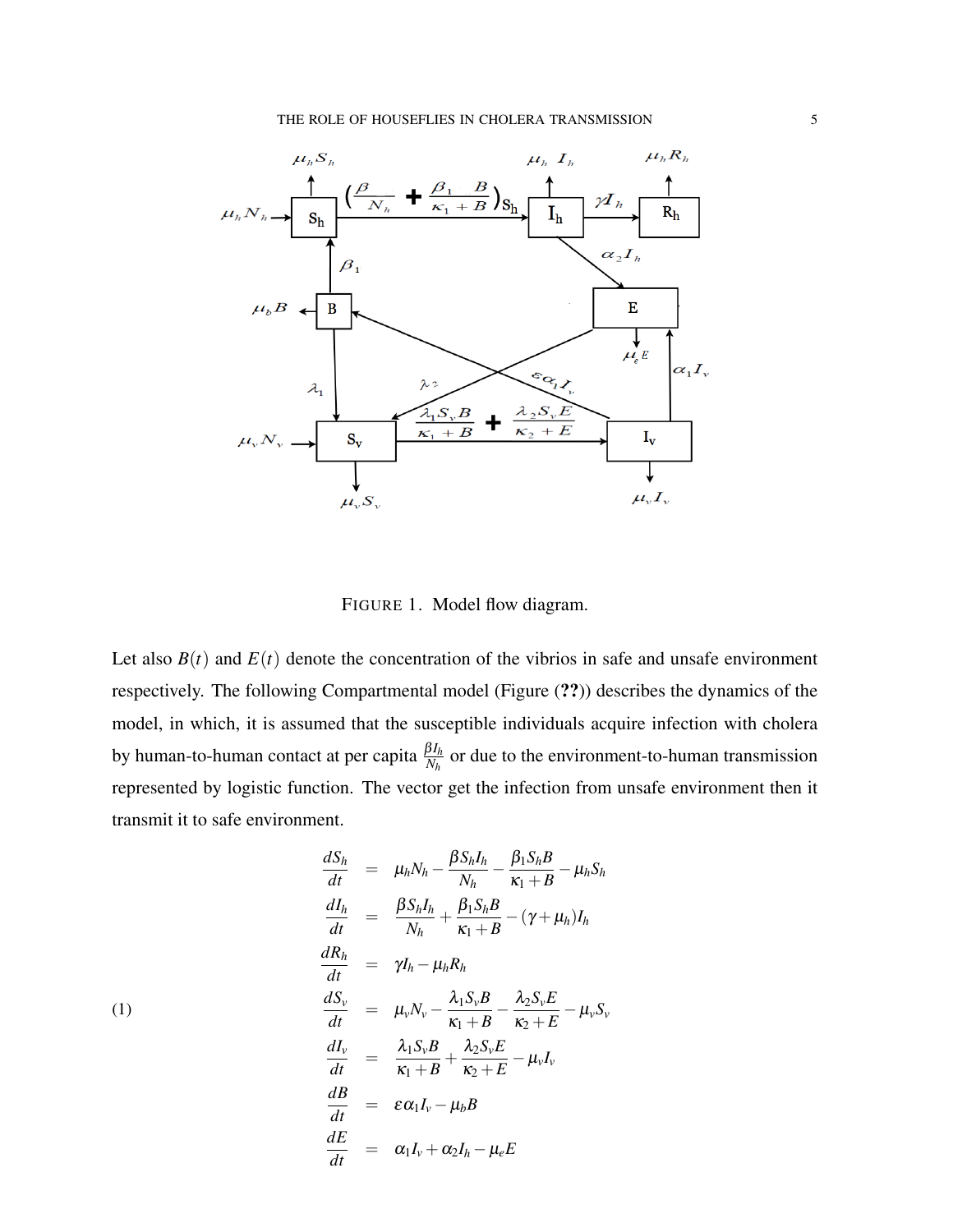with

$$
\frac{dN_h}{dt} = 0
$$

$$
\frac{dN_v}{dt} = 0
$$

Note that we have considered the infection through contact with environmental free Cholera vibrios. As it is the case for most models involving free-living pathogens in the environment [9, 23, 17, 30], the environmental-related forces of infection,e.g.  $\frac{\beta_1 S_h B}{\kappa_1 + B}$ , is modelled using Michealis-Menten or Holling type II functional responses. The constants  $\kappa_1, \kappa_2$  represent the minimum amount of vibrios in the environment capable of ensuring 50% chance of contracting the disease.

|             | Symbol Parameter                                                       |
|-------------|------------------------------------------------------------------------|
| $\mu_h$     | Natural human birth and death rate                                     |
| β           | Contact rate from human to human                                       |
| $\beta_1$   | Rates of ingesting vibrios from the safe environment to human          |
| $\lambda_1$ | Rates of ingesting vibrios from the safe environment to vectors        |
| $\lambda_2$ | Rates of ingesting vibrios from the aquatic environment to vector      |
| γ           | Rate of recovery from cholera                                          |
| $\mu_{v}$   | Death rate of vector                                                   |
| $\mu_b$     | Death rate of vibrios in safe environment                              |
| $\mu_e$     | Death rate of vibrios in aquatic environment                           |
| ε           | Modification parameter                                                 |
| $\alpha_1$  | Rate of contribution to V. cholera in the both environments by vectors |
| $\alpha$    | Rate of contribution to V. cholera in the safe environment by human    |

The parameters used for system (1) and their biological interpretations are giving in Table (1).

TABLE 1. Cholera model parameters

.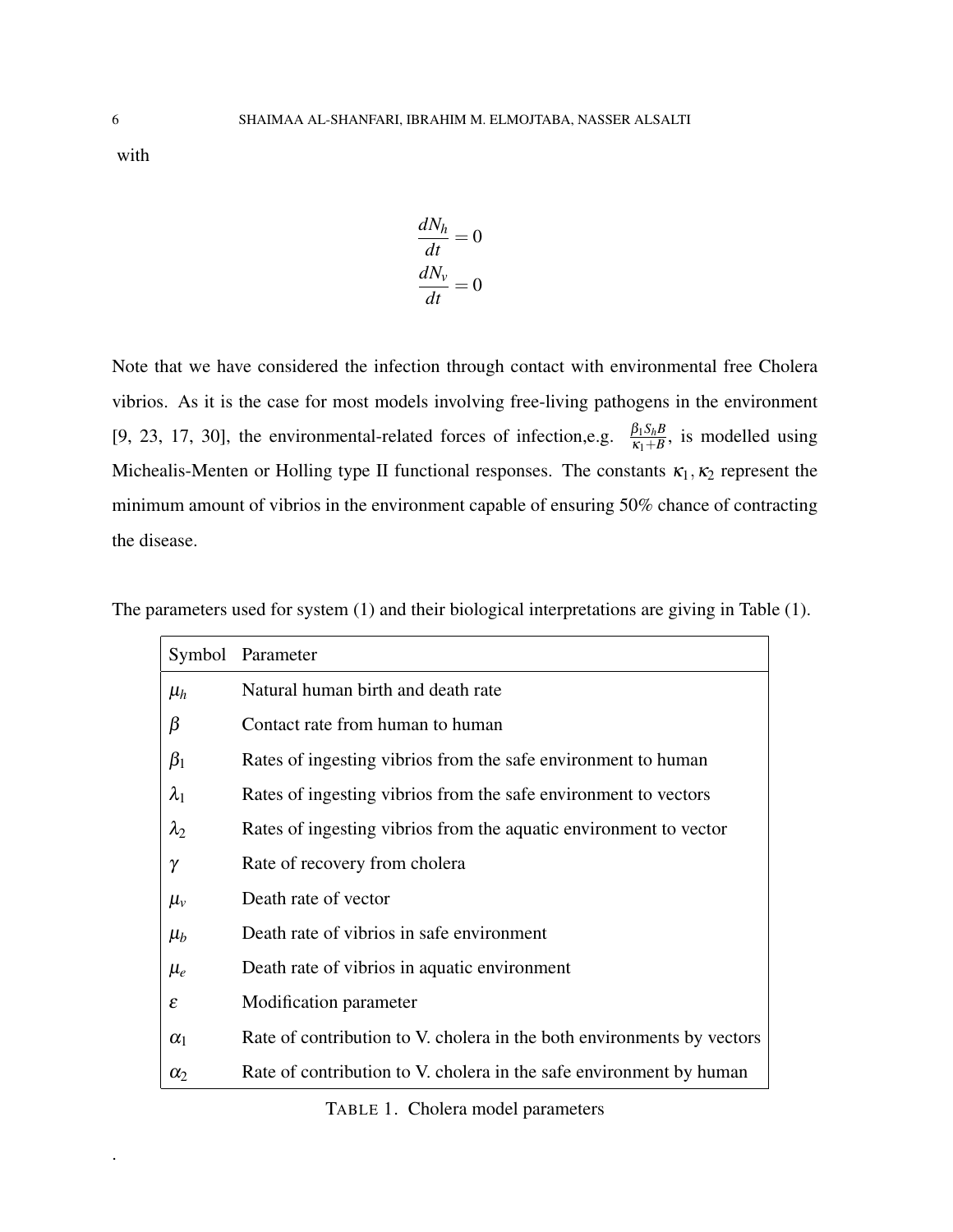# 3. THEORETICAL ANALYSIS OF THE MODEL

### 3.1. Basic properties.

3.1.1. *Positivity and boundedness of solutions.* For model (1) to be epidemiological meaningful, it is important to prove that all state variables are non-negative at all time. That is, solutions of the system (1) with non-negative initial data will remain non-negative for all time  $t > 0$ . This yields to the following theorem [5].

**Theorem 3.1.** Let the initial data  $S_h(0); I_h(0); R_h(0); S_v(0); I_v(0); B(0); E(0)$  *be non-negative.* Then a solution  $S_h(t); I_h(t); R_h(t); S_v(t); I_v(t); B(t); E(t)$  of the model (1) are non-negative for *all*  $t > 0$ *, when it exists.* 

*Proof.* Suppose  $S_h(0) > 0$ . The first equation of system (1) is to

$$
\frac{d}{dt}(S_h(t)\rho(t)) = \mu_h N_h \rho(t)
$$

where  $\rho(t) = exp(\int_0^t$ β*It*(*x*)  $\frac{I_h(x)}{N_h} + \frac{\beta_1 B(x)}{\kappa_1 + b(x)} + \mu_h dx$  > 0 is the integration factor. Hence integrating the last relation with respect to t we get:

$$
S_h(t)\rho(t) - S_h(0) = \int_0^t \mu_h N_h \rho(t) dt
$$

so that the division of both sides by  $\rho(t)$  yields

$$
S_h(t) = [S_h(0) + \int_0^t \mu_h N_h \rho(t) dt] \rho^{-1}(t) > 0
$$

The same arguments can be used to prove  $S_v(t) > 0, I_h(t), R_h(t), I_v(t), B(t), E(t) \ge 0$  for all  $t > 0$ 

The dynamics of model (1) is dynamical system in the biological feasible compact set

$$
\Gamma = \{(S_h, I_h, R_h, S_v, I_v, B(t), E(t)) \in \mathfrak{R}_+^7, 0 < S_h + I_h + R_h \le N_h, 0 < S_v + I_v \le N_v\}
$$

3.1.2. *Basic Reproductive Number.* The disease-free equilibrium (DFE) for the cholera model (1) is given by

(2) 
$$
P_0 = (S_h^0, 0, 0, S_v^0, 0, 0, 0)
$$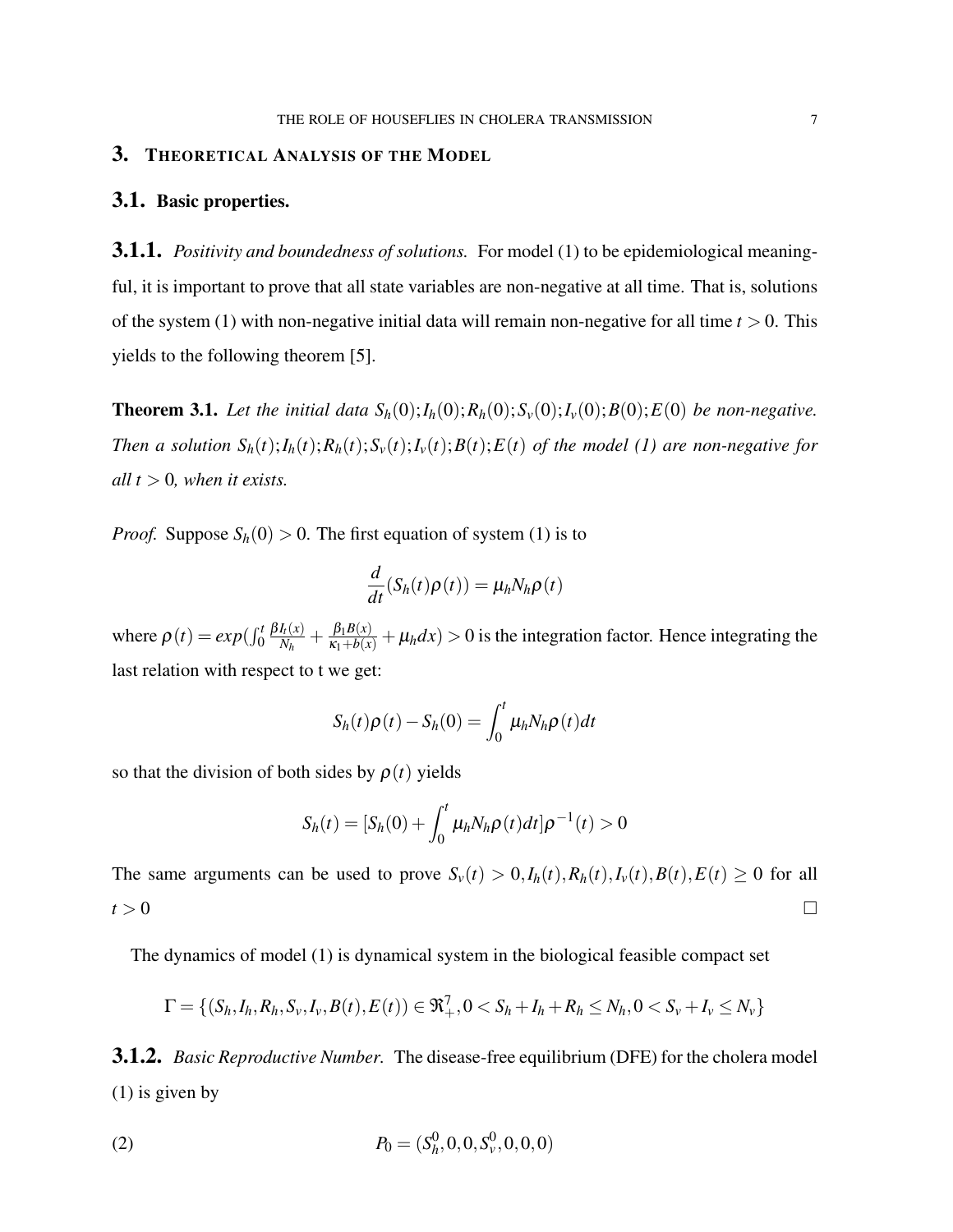where  $S_h^0 = N_h$  and  $S_v^0 = N_v$ 

To compute the basic reproduction number of the model, we use the standard method of the next generation matrix developed in [29, 12] by separating the infected states form the uninfected states. Here, the associated next generation matrices are given by:

$$
T = \begin{bmatrix} \beta & 0 & \frac{\beta_1 N_h}{\kappa_1} & 0 \\ 0 & 0 & \frac{\lambda_1 N_h}{\kappa_1} & \frac{\lambda_2 N_h}{\kappa_2} \\ 0 & 0 & 0 & 0 \\ 0 & 0 & 0 & 0 \end{bmatrix}
$$

and

$$
\Sigma = \begin{bmatrix} -(\gamma + \mu_h) & 0 & 0 & 0 \\ 0 & -\mu_v & 0 & 0 \\ 0 & \varepsilon \alpha_1 & -\mu_b & 0 \\ \alpha_2 & \alpha_1 & 0 & -\mu_e \end{bmatrix}
$$

The expression of the basic reproductive number is given by:

(3) 
$$
R_0 = \frac{D + \sqrt{D_1}}{2\kappa_2(\gamma + \mu_h)\mu_e\kappa_1\mu_v\mu_e}
$$

where:

$$
D = d + f
$$
  
\n
$$
d = ((\lambda_2 \gamma + \lambda_2 \mu_h) \mu_e N_v \kappa_1 + (\lambda_1 \varepsilon \gamma + \lambda_1 \varepsilon \mu_h) \mu_e N_v \kappa_2) \alpha_1
$$
  
\n
$$
f = \beta \mu_e \kappa_1 \kappa_2 \mu_v \mu_b
$$
  
\n
$$
D_1 = (d - f)^2 + 4\kappa_1 \kappa_2 \mu_e \mu_v \mu_b N_h N_v \alpha_1 \alpha_2 \varepsilon \beta_1 \lambda_2 (\gamma + \mu_h)
$$

Using Theorem 2 in [29], the following result is established:

**Lemma 3.2.** *The DFE of system (1) is locally asymptotically stable (LAS) whenever*  $R_0 < 1$ , *and unstable whenever*  $R_0 > 1$ *.* 

Lemma 3.2 implies that the cholera can be eliminated from the community when  $R_0 < 1$  and the initial sizes of the host populations in the model are in the basin of attraction of the DFE. However, to guarantee that the disease will be eliminated independently of the initial sizes of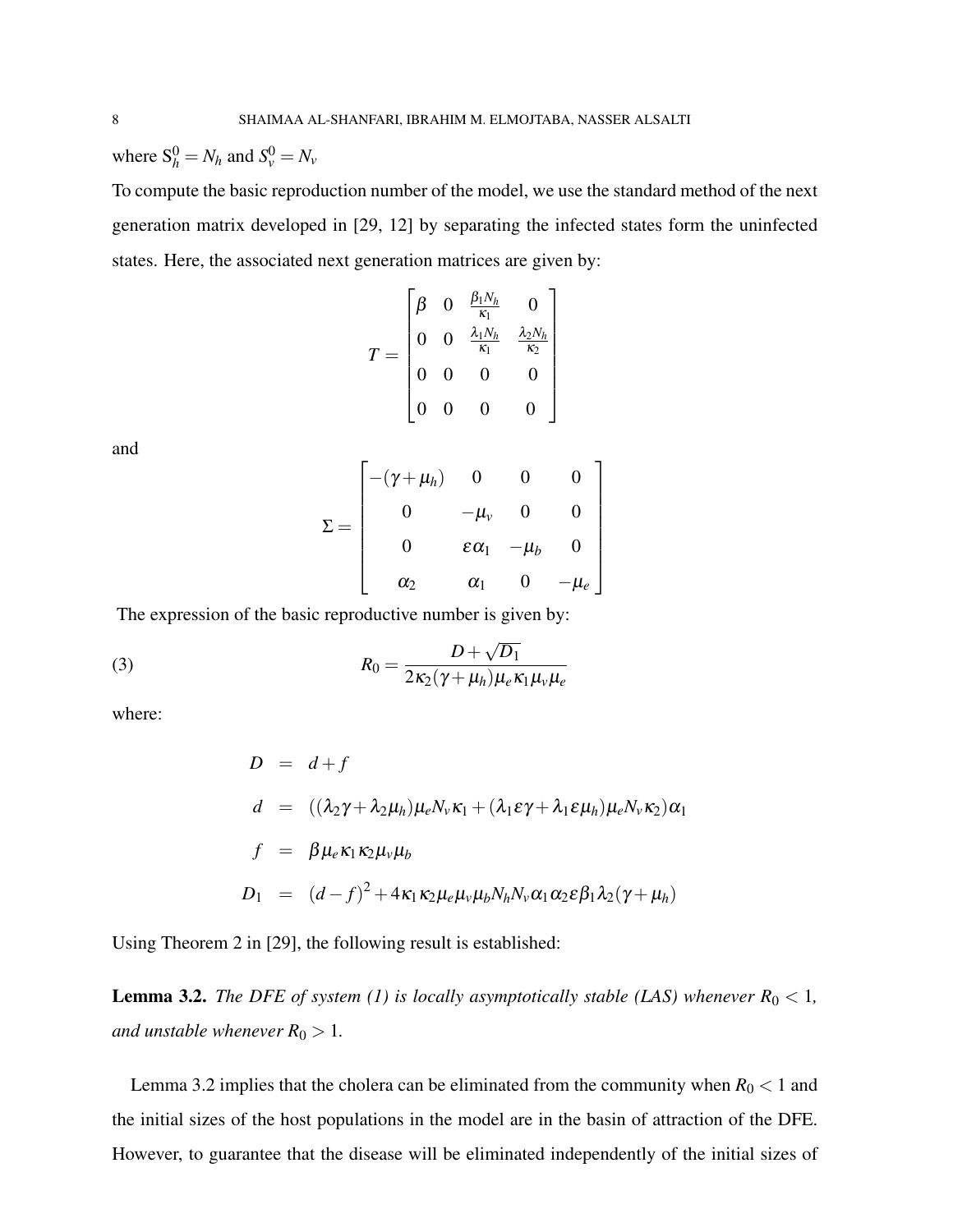host populations, the DFE must be global asymptotically stable (GAS) of the DFE when  $R_0 < 1$ as showing in the following theorem.

**Theorem 3.3.** *The DFE P*<sup>0</sup> *of system (1) is GAS if*  $R_0 < 1$  *in the compact set* Γ*.* 

*Proof.* Using theorem Castillo-Chavez et al. in [7] model (1) can be written in the form:

$$
\frac{dX}{dt} = F(X,Z)
$$
  

$$
\frac{dZ}{dt} = G(X,Z) = G(X,0) = 0
$$

where *X* and *Z* denote the uninfected and infected compartments respectively, that is, $X =$  $(S_h, R_h, S_v)$  and  $Z = (I_h, I_v, B, E)$  We begin by showing condition i of Castillo-Chavez et al. in [2] as

$$
F(X,0) = \begin{bmatrix} \mu_h N_h - \mu_h S_h \\ -\mu_h R_h \\ \mu_v N_v - \mu_v S_v \end{bmatrix}
$$

and solving these three ordinary differential equations gives

$$
(4) \hspace{1cm} R_h(t) = R_h(0)e^{-\mu_h t}
$$

(5) 
$$
S_h(t) = N_h - (N_h - S_h(0))e^{-\mu_h t}
$$

(6) 
$$
S_{\nu}(t) = N_{\nu} - (N_{\nu} - S_{\nu}(0))e^{-\mu_{\nu}t}
$$

Thus,  $R_h(t) \longrightarrow 0$ ,  $S_h(t) \longrightarrow N_h$  and  $S_v(t) \longrightarrow N_v$  as  $t \longrightarrow \infty$ , regardless of the values of initial conditions. Thus,  $P_0$  is globally asymptotically stable. Next, applying Castillo-Chavez et al. Theorem to cholera model (1) to show condition ii:

$$
G(X,Z) = \begin{bmatrix} \beta \frac{S_h I_h}{N_h} + \frac{\beta_1 S_h B}{\kappa_1 + B} - (\gamma + \mu_h) I_h \\ \frac{\lambda_1 S_v B}{\kappa_1 + B} + \frac{\lambda_2 S_v E}{\kappa_2 + E} - \mu_v I_v \\ \varepsilon \alpha_1 I_v - \mu_b B \\ \alpha_1 I_v + \alpha_2 I_h - \mu_e E \end{bmatrix}
$$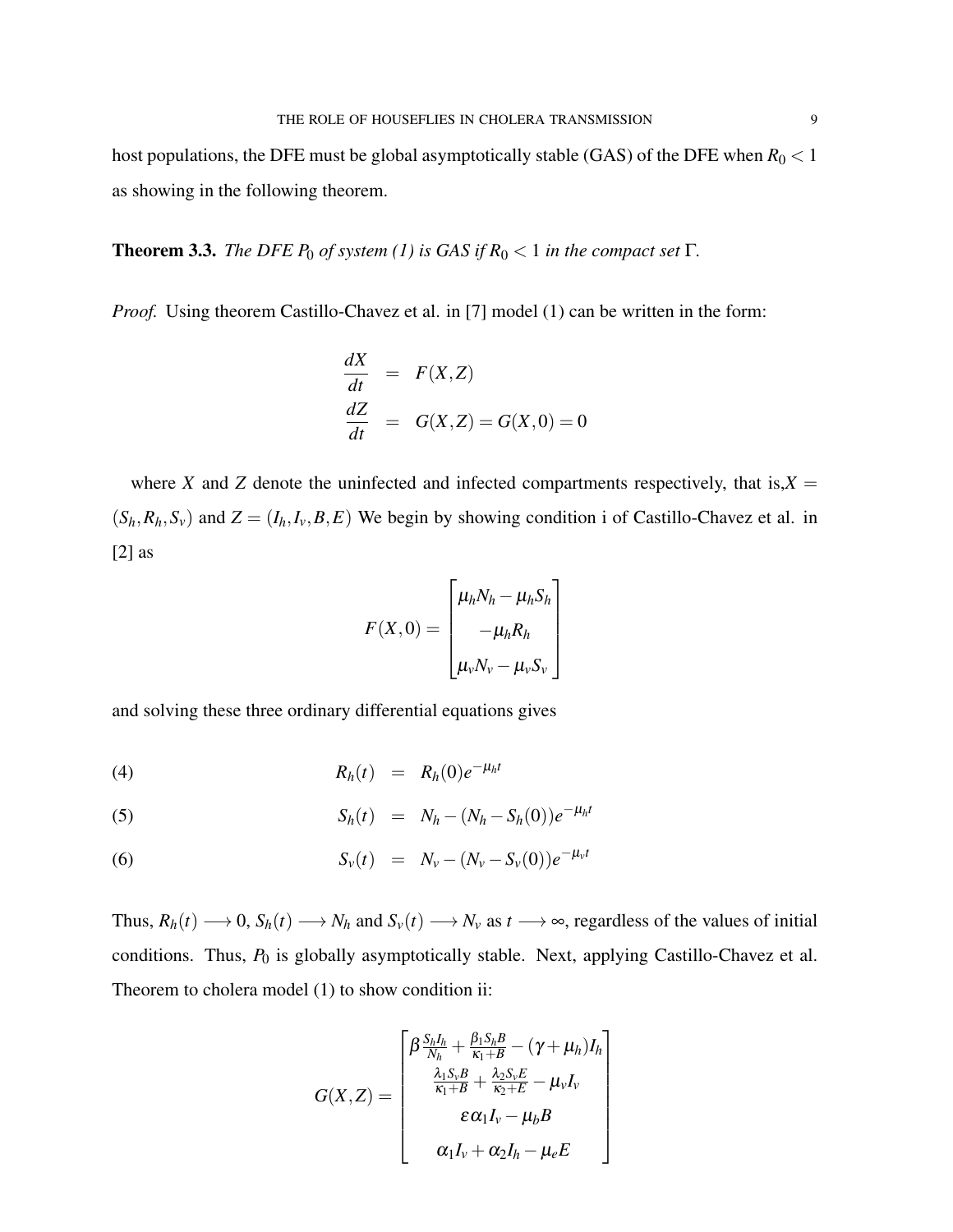and

$$
A = \begin{bmatrix} \beta - (\gamma + \mu_h) & 0 & \frac{\beta_1 N_h}{\kappa_1} & 0 \\ 0 & -\mu_v & \frac{\lambda_1 N_v}{\kappa_1} & \frac{\lambda_2 N_v}{\kappa_2} \\ 0 & \varepsilon \alpha_1 & -\mu_v & 0 \\ \alpha_2 & \alpha_1 & 0 & -\mu_e \end{bmatrix}
$$

which is clearly an M-matrix. Meanwhile, we find

$$
\hat{G}(X,Z) = \begin{bmatrix} \beta(1 - \frac{S_h}{N_h})I_h + \frac{\beta_1 N_h B}{\kappa_1} - \frac{\beta_1 S_h B}{\kappa_1 + B} \\ \frac{\lambda_1 N_v B}{\kappa_1} - \frac{\lambda_1 S_v 1B}{\kappa_1 + B} + \frac{\lambda_2 N_v E}{\kappa_2} - \frac{\lambda_2 S_v E}{\kappa_2 + E} \\ 0 \\ 0 \\ 0 \end{bmatrix}
$$

and since  $0 \leq S_h \leq N_h$  and  $0 \leq S_v \leq N_v$ , then it follows that  $\hat{G}(X, Z) \geq 0$  Thus,  $P_0$  is GAS whenever  $R_0 < 1$ .

3.2. Existence of Endemic Equilibrium of Model (1). In this section, we investigate the existence of other equilibrium points, i.e. possible boundary equilibrium points and interior equilibria. First, we assume that there is an equilibrium such that  $I<sub>v</sub> = 0$ , then from the sixth equation in model (1),  $B = 0$  and substituting these values in the fifth equation yields  $E = 0$ . it follows from the other equations that  $I_h = R_h = 0$ . Thus, this equilibrium point is disease free. Similarly, if an equilibrium of (1) is such that  $B = 0$ , then from the sixth equation in model (1),  $I_v = 0$  and same substitutions yield to  $E = I_h = R_h = 0$ . Therefore, this equilibrium point is disease free as well. Next, if the equilibrium of (1) is such that  $E = 0$ , then from the last equation of model (1)  $I_h = -\frac{\alpha_2}{\alpha_1}$  $\frac{\alpha_2}{\alpha_1} I_v$  which have no biological meaning. Hence,  $I_h = I_v = 0$  and introducing these values in the third and sixth equations of cholera model leads to the  $R_h = B = 0$ , and once more, the corresponding equilibrium is disease free. On the other hand, assume disease absent in the human population i.e.  $I_h = 0$ , then it is follows fron second equation of model (1) that the cholera vibrios concentration  $B = 0$ , and hence, we have  $I_v = R_h = E = 0$ . Thus, the full system is disease free. Note that, the non existence of boundary equilibria is due to the fact the disease transmission is one way" (that is, from vectors to humans and not the other way round). As a result, we have proven the following result:

Lemma 3.4. *System (1) has no other boundary equilibrium than the disease-free equilibrium.*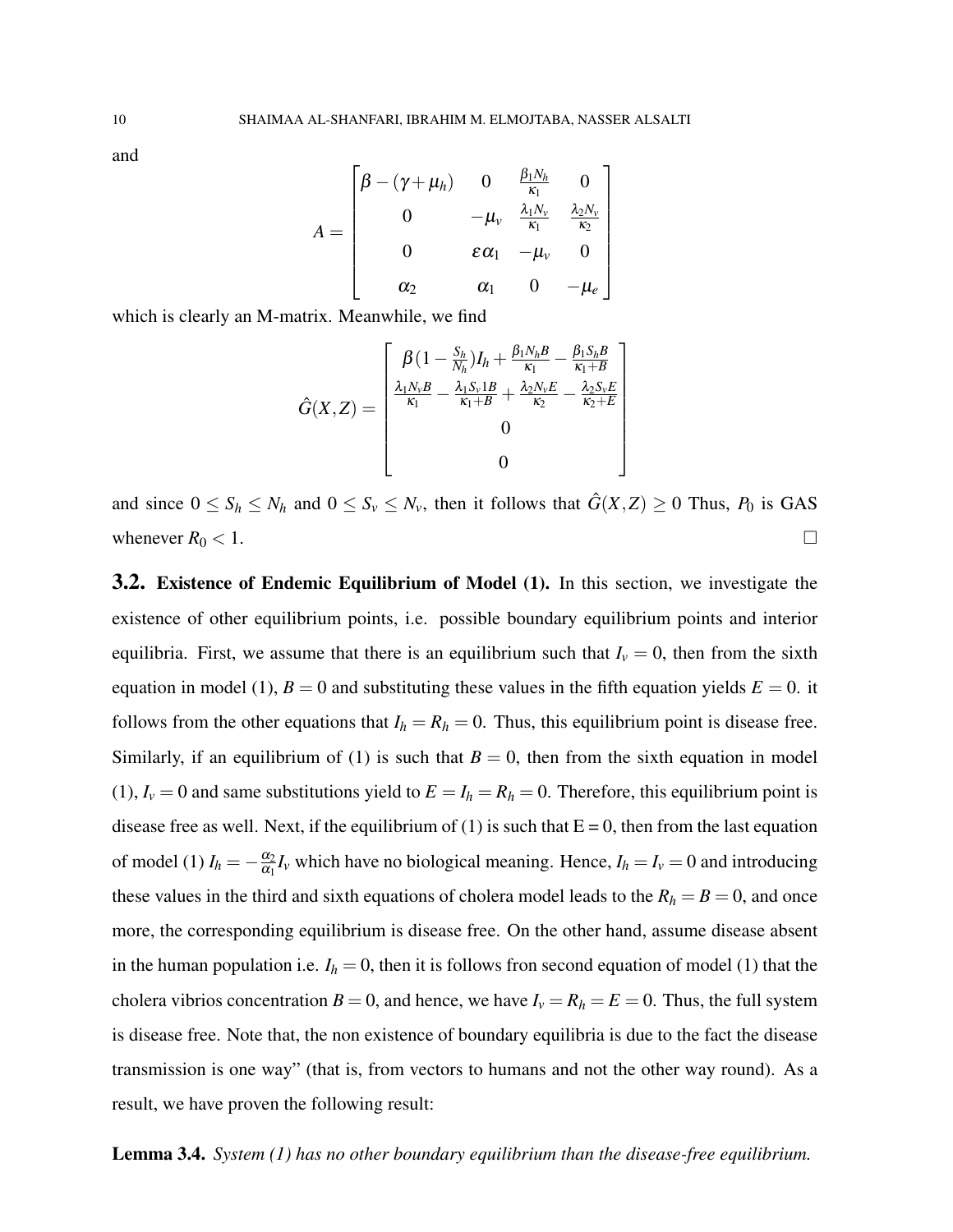This lemma is considered as an important result because it eliminates the possibility for the model (1) to have non-trivial equilibriums on the boundary . Therefore, the cholera model (1) could have a unique interior (endemic) equilibrium with the disease being present in all the populations under consideration [20]. This lemma with the existence and uniqueness of interior equilibrium for system (1) related sub-models suggested in [4, 20, 19, 5], yields to the following conjecture [20]

**Conjecture 3.5.** Assume that  $R_0 > 1$  for system (1). Then there exists a unique interior (en*demic) equilibrium.*

The endemic equilibrium of the model is denoted by  $P_e = (S_h^*)$  $h^*, I_h^*$ *h* ,*R* ∗  $h^*_{h}$ ,  $S_v^*$ ,  $I_v^*$ ,  $B^*$ ,  $E^*$ ) and it satisfies the following:

(7)  
\n
$$
S_h^* = N_h - \frac{(\mu_h + \gamma)I_h^*}{\mu_h}
$$
\n
$$
R_h^* = \frac{\gamma I_h^*}{\mu_h}
$$
\n
$$
S_v^* = N_v - I_v^*
$$
\n
$$
B^* = \frac{\varepsilon \alpha_1 I_v^*}{\mu_b}
$$
\n
$$
E^* = \frac{\alpha_1 I_v^* + \alpha_2 I_h^*}{\mu_e}
$$

(8) 
$$
AI_h^{*2} + BI_h^* + C = 0
$$

where

$$
A = \frac{-\beta(\gamma + \mu_h)}{\mu_h N_h}
$$
  
\n
$$
B = \beta - \frac{(\gamma + \mu_h)\beta_1 \alpha_1 \epsilon I_v^*}{\mu_h(\epsilon \alpha_1 I_v^* + \kappa_1 \mu_b)} - (\gamma + \mu_h)
$$
  
\n
$$
C = \frac{(\gamma + \mu_h)\beta_1 \alpha_1 \epsilon I_v^* N_h}{\epsilon \alpha_1 I_v^* + \kappa_1 \mu_b}
$$

(9) 
$$
A_0I_v^{*3} + B_0I_v^{*2} + C_0I_v^{*} + D_0 = 0
$$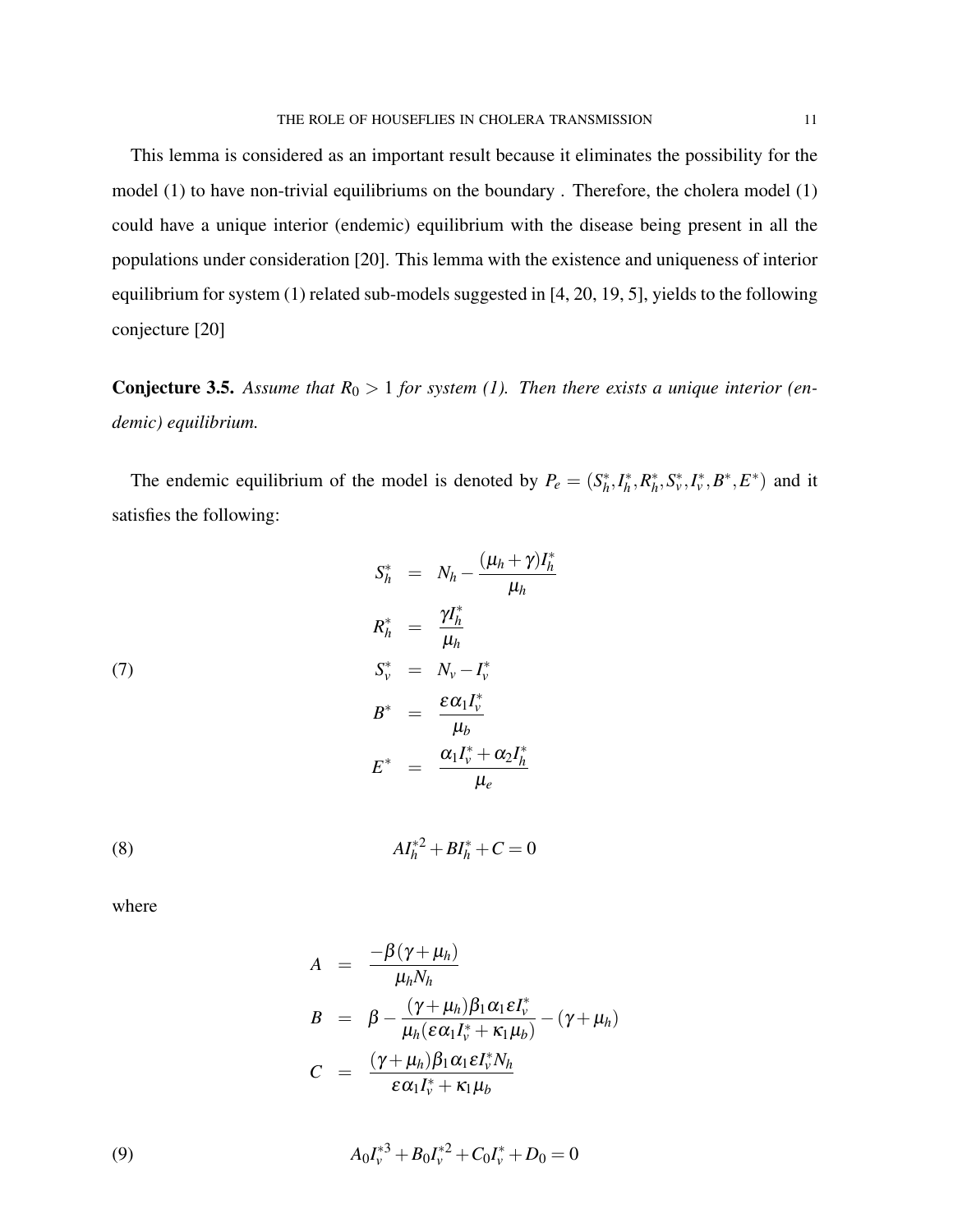where

$$
A_0 = -\alpha_1^2 \varepsilon (\lambda_1 + \lambda_2 + \mu_v)
$$
  
\n
$$
B_0 = -\alpha_1 (-N_v \varepsilon (\lambda_1 + \lambda_2) \alpha_1 + (\lambda_2 \alpha_2 I_h^* + (\lambda_1 + \mu_v) (\kappa_2 \mu_e + \alpha_2 I_h^*)) \varepsilon + \mu_b \kappa_1 (\lambda_2 + \mu_v))
$$
  
\n
$$
C_0 = (N_v ((\lambda_2 \alpha_2 I_h^* + \lambda_1 (\kappa_2 \mu_e + \alpha_2 I_h^*)) \varepsilon + \lambda_2 \kappa_1 \mu_b) \alpha_1 - \mu_b (\lambda_2 \alpha_2 I_h^* + \mu_v (\kappa_2 \mu_e + \alpha_2 I_h^*)) \kappa_1)
$$
  
\n
$$
D_0 = \lambda_2 N_v \alpha_2 I_h^* \kappa_1 \mu_b
$$

The endemic equilibrium is LAS whenever  $R_0 > 1$  [4,5] and this will be shown numerically at a later stage.

3.3. Bifurcation analysis of the model. To study the possibility of backward bifurcation, we use the theorem in Castillo-Chavez and Song [8]. Introducing  $x_1 = S_h$ ,  $x_2 = I_h$ ,  $x_3 = R_h$ ,  $x_4 =$  $S_v$ ,  $x_5 = I_v$ ,  $x_6 = B$ ,  $x_7 = E$ , the system (1) becomes:

$$
x'_1 = \mu_h N_h - \frac{\beta x_1 x_2}{N_h} - \frac{\beta_1 x_1 x_6}{\kappa_1 + x_6} - \mu_h x_1 = f_1
$$
  
\n
$$
x'_2 = \frac{\beta x_1 x_2}{N_h} + \frac{\beta_1 x_1 x_6}{\kappa_1 + x_6} - (\gamma + \mu_h) x_2 = f_2
$$
  
\n
$$
x'_3 = \gamma x_2 - \mu_h x_3 = f_3
$$
  
\n(10)  
\n
$$
x'_4 = \mu_v N_v - \frac{\lambda_1 x_4 x_6}{\kappa_1 + x_6} - \frac{\lambda_2 x_4 x_7}{\kappa_2 + x_7} - \mu_v x_4 = f_4
$$
  
\n
$$
x'_5 = \frac{\lambda_1 x_4 x_6}{\kappa_1 + x_6} + \frac{\lambda_2 x_4 x_7}{\kappa_2 + x_7} - \mu_v x_5 = f_5
$$
  
\n
$$
x'_6 = \varepsilon \alpha_1 x_5 - \mu_b x_6 = f_6
$$
  
\n
$$
x'_7 = \alpha_1 x_5 + \alpha_2 x_2 - \mu_e x_7 = f_7
$$

Consider the case when  $R_0 = 1$  and suppose that  $\phi = \lambda_2$  is chosen as a bifurcation parameter. Then, *R*<sub>0</sub>can be seen, in terms of the parameter  $\lambda_2 = \lambda_2^* = \frac{(N_\nu \alpha_1 \varepsilon \lambda_1 \kappa_1 \mu_\nu \mu_b)(\beta - (\gamma + \mu_h))\kappa_2 \mu_e}{\alpha_1 N_\nu (\mu_b(-\beta + (\gamma + \mu_h))\kappa_1 + \alpha_2 \beta_1 \mu_h \varepsilon)}$  $\frac{\left(N_v a_1 \varepsilon \lambda_1 \kappa_1 \mu_v \mu_b\right)\left(\beta - \left(\gamma + \mu_h\right)\right) \kappa_2 \mu_e}{\alpha_1 N_v (\mu_b(-\beta + \left(\gamma + \mu_h\right)) \kappa_1 + \alpha_2 \beta_1 \mu_h \varepsilon)}.$  The Jacobian of the system (10) at the disease-free equilibrium is given by the following: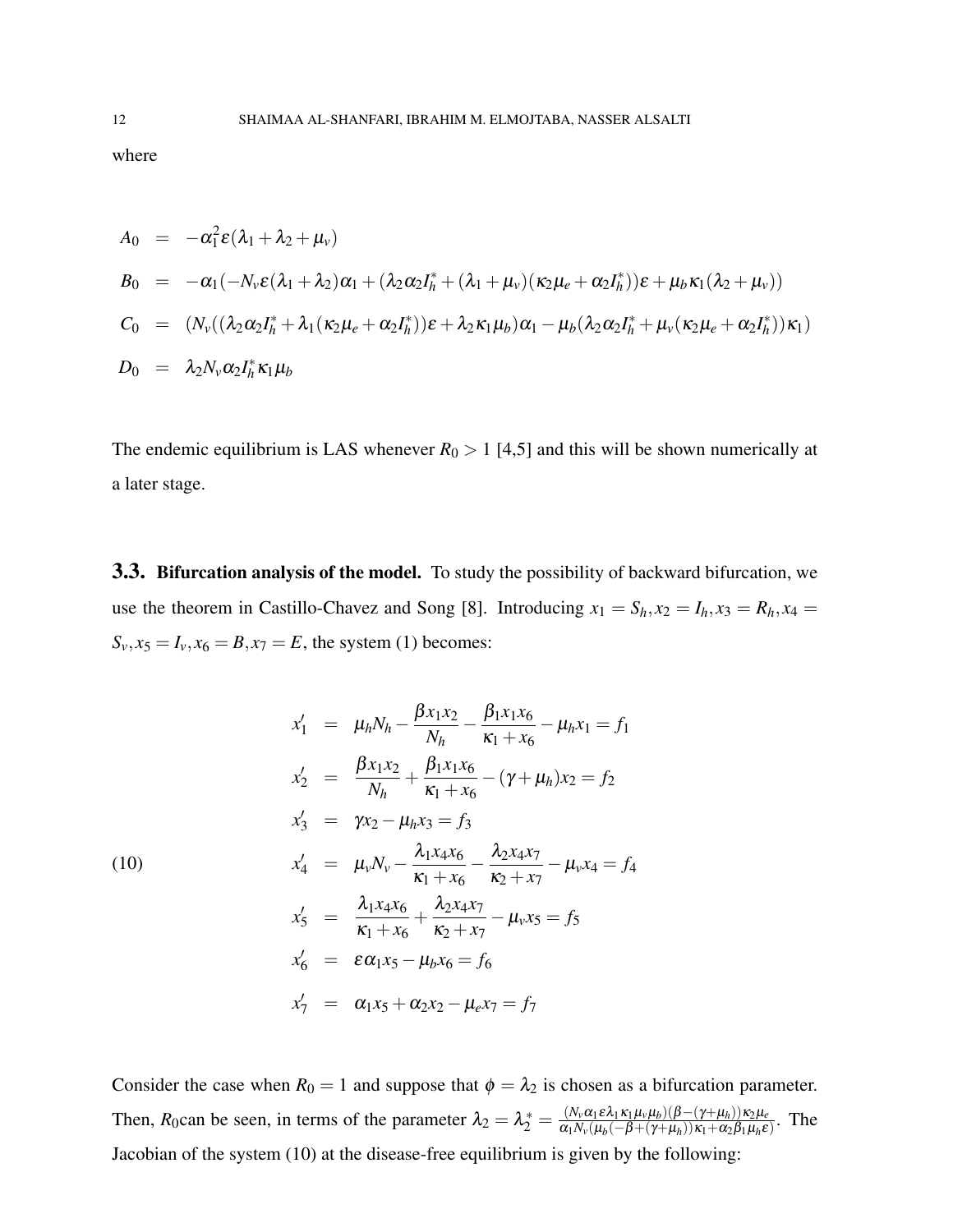$$
J = \begin{bmatrix}\n-\mu_h & -\beta & 0 & 0 & 0 & -\frac{\beta_1 N_h}{\kappa_1} & 0 \\
0 & \beta - (\gamma + \mu_h) & 0 & 0 & 0 & \frac{\beta_1 N_h}{\kappa_1} & 0 \\
0 & \gamma & -\mu_h & 0 & 0 & 0 & 0 \\
0 & 0 & 0 & -\mu_v & 0 & -\frac{\lambda_1 N_v}{\kappa_1} & -\frac{\lambda_2 N_v}{\kappa_2} \\
0 & 0 & 0 & 0 & -\mu_v & \frac{\lambda_1 N_v}{\kappa_1} & \frac{\lambda_2 N_v}{\kappa_2} \\
0 & 0 & 0 & 0 & \varepsilon \alpha_1 & -\mu_b & 0 \\
0 & \alpha_2 & 0 & 0 & \alpha_1 & 0 & -\mu_e\n\end{bmatrix}
$$

**3.3.1.** *Calculation of the eigenvectors of*  $J_\phi$ . It can be shown that the Jacobian of the system (10) at  $\Phi = \lambda_2$  (denoted by  $J_{\phi}$ ) has a right eigenvector given by  $W = (w_1, w_2, w_3, w_4, w_5, w_6, w_7)^T$ , where

κ2µ*e*

$$
w_1 = -\frac{(\gamma + \mu_h)}{\mu_h} w_2
$$
  
\n
$$
w_2 = w_2
$$
  
\n
$$
w_3 = \frac{\gamma}{\mu_h} w_2
$$
  
\n
$$
w_4 = -\frac{N_v(\lambda_1 \kappa_2 w_6 + \phi \kappa_1 w_7)}{\kappa_1 \kappa_2 \mu_v}
$$
  
\n
$$
w_5 = \frac{\mu_b(-\beta + \gamma + \mu_h) \kappa_1}{\beta_1 N_h \epsilon \alpha_1} w_2
$$
  
\n
$$
w_6 = \frac{(-\beta + \gamma + \mu_h) \kappa_1}{\beta_1 N_h} w_2
$$
  
\n
$$
w_7 = \frac{\alpha_2 w_2 + \alpha_1 w_5}{\mu_e}
$$

and a left eigenvector given by  $V = (v_1, v_2, v_3, v_4, v_5, v_6, v_7)$ , where

(12)  
\n
$$
v_1 = v_3 = v_4 = 0
$$
\n
$$
v_2 = \frac{\alpha_2}{-\beta + \gamma + \mu_h} v_7
$$
\n
$$
v_5 = v_5
$$
\n
$$
v_6 = \mu_v v_5 - \alpha_1 v_7
$$
\n
$$
v_7 = \frac{\phi N_v}{\kappa} v_5
$$

1

 $\overline{1}$  $\overline{1}$  $\mathbf{I}$  $\vert$  $\overline{1}$  $\overline{1}$  $\overline{1}$  $\overline{1}$  $\overline{1}$  $\overline{1}$  $\mathbf{I}$  $\vert$  $\overline{1}$  $\overline{1}$  $\overline{1}$  $\overline{1}$  $\overline{1}$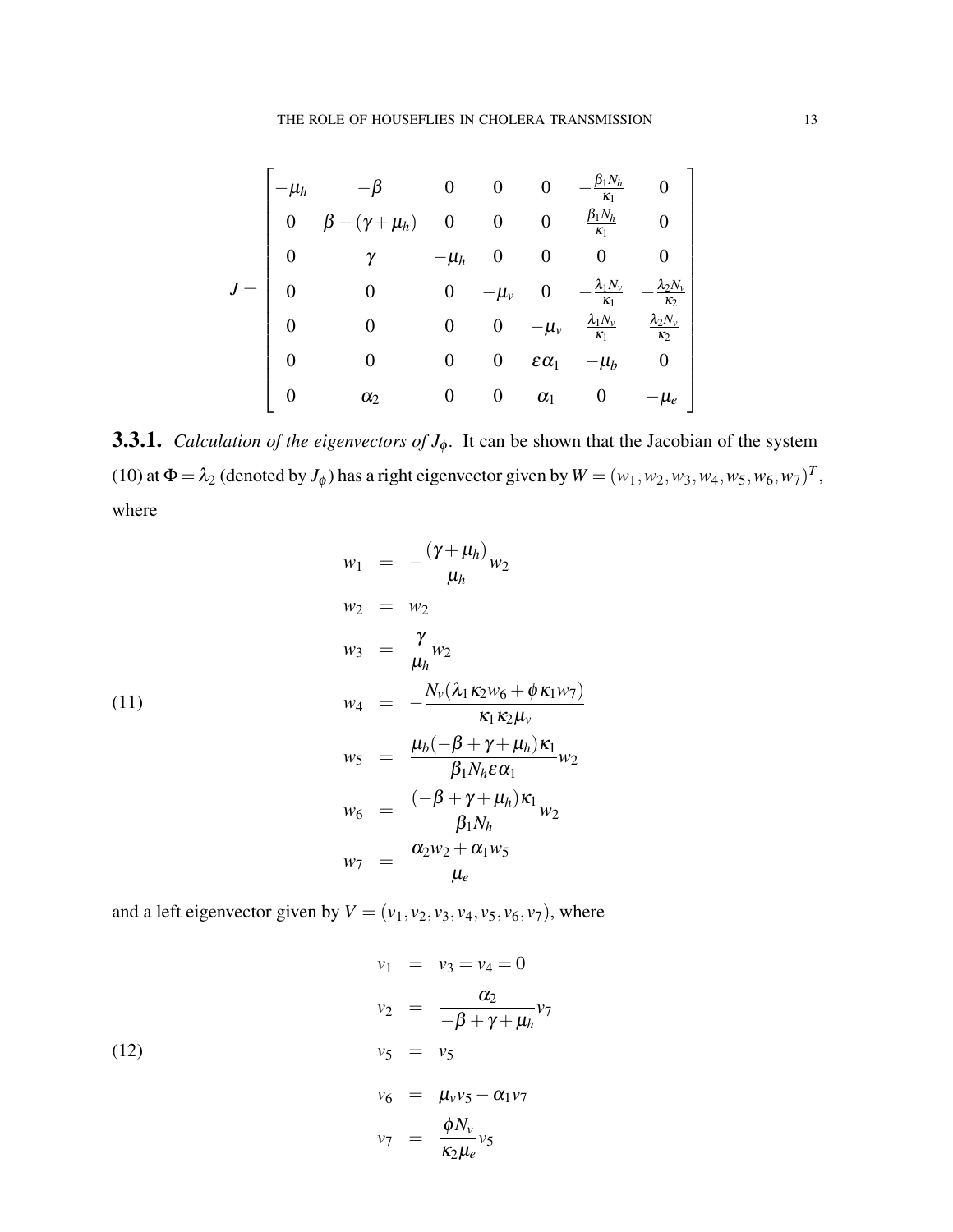3.3.2. *Computation of a and b:* From system (10), it can be shown that:

$$
\frac{\partial^2 f_1}{\partial x_1 \partial x_2} = \frac{\partial^2 f_1}{\partial x_2 \partial x_1} = -\frac{\beta}{N_h}
$$
\n
$$
\frac{\partial^2 f_1}{\partial x_1 \partial x_6} = \frac{\partial^2 f_1}{\partial x_6 \partial x_1} = -\frac{\beta_1}{K_1}
$$
\n
$$
\frac{\partial^2 f_1}{\partial x_6^2} = \frac{2\beta_1 N_h}{k_1^2}
$$
\n
$$
\frac{\partial^2 f_2}{\partial x_1 \partial x_2} = \frac{\partial^2 f_2}{\partial x_2 \partial x_1} = \frac{\beta}{N_h}
$$
\n
$$
\frac{\partial^2 f_2}{\partial x_1 \partial x_6} = \frac{\beta_1}{K_1}
$$
\n
$$
\frac{\partial^2 f_4}{\partial x_4 \partial x_6} = \frac{\partial^2 f_4}{\partial x_1 \partial x_4} = -\frac{\lambda_1}{K_1}
$$
\n
$$
\frac{\partial^2 f_4}{\partial x_4 \partial x_7} = \frac{\partial^2 f_4}{\partial x_7 \partial x_4} = -\frac{\phi}{K_2}
$$
\n
$$
\frac{\partial^2 f_4}{\partial x_6^2} = \frac{2\lambda_1 N_v}{K_1^2}
$$
\n
$$
\frac{\partial^2 f_5}{\partial x_6^2} = \frac{\lambda_1}{K_1}
$$
\n
$$
\frac{\partial^2 f_5}{\partial x_6 \partial x_4} = \frac{\lambda_1}{K_1}
$$
\n
$$
\frac{\partial^2 f_5}{\partial x_6^2} = -\frac{2\lambda_1 N_v}{K_1^2}
$$
\n
$$
\frac{\partial^2 f_5}{\partial x_7 \partial x_4} = \frac{\phi}{K_2}
$$
\n
$$
\frac{\partial^2 f_5}{\partial x_7^2} = \frac{\phi}{K_2^2}
$$

and

(14)  
\n
$$
\frac{\partial^2 f_4}{\partial x_7 \partial \phi} = -\frac{N_v}{\kappa_2}
$$
\n
$$
\frac{\partial^2 f_5}{\partial x_7 \partial \phi} = \frac{N_v}{\kappa_2}
$$

(13)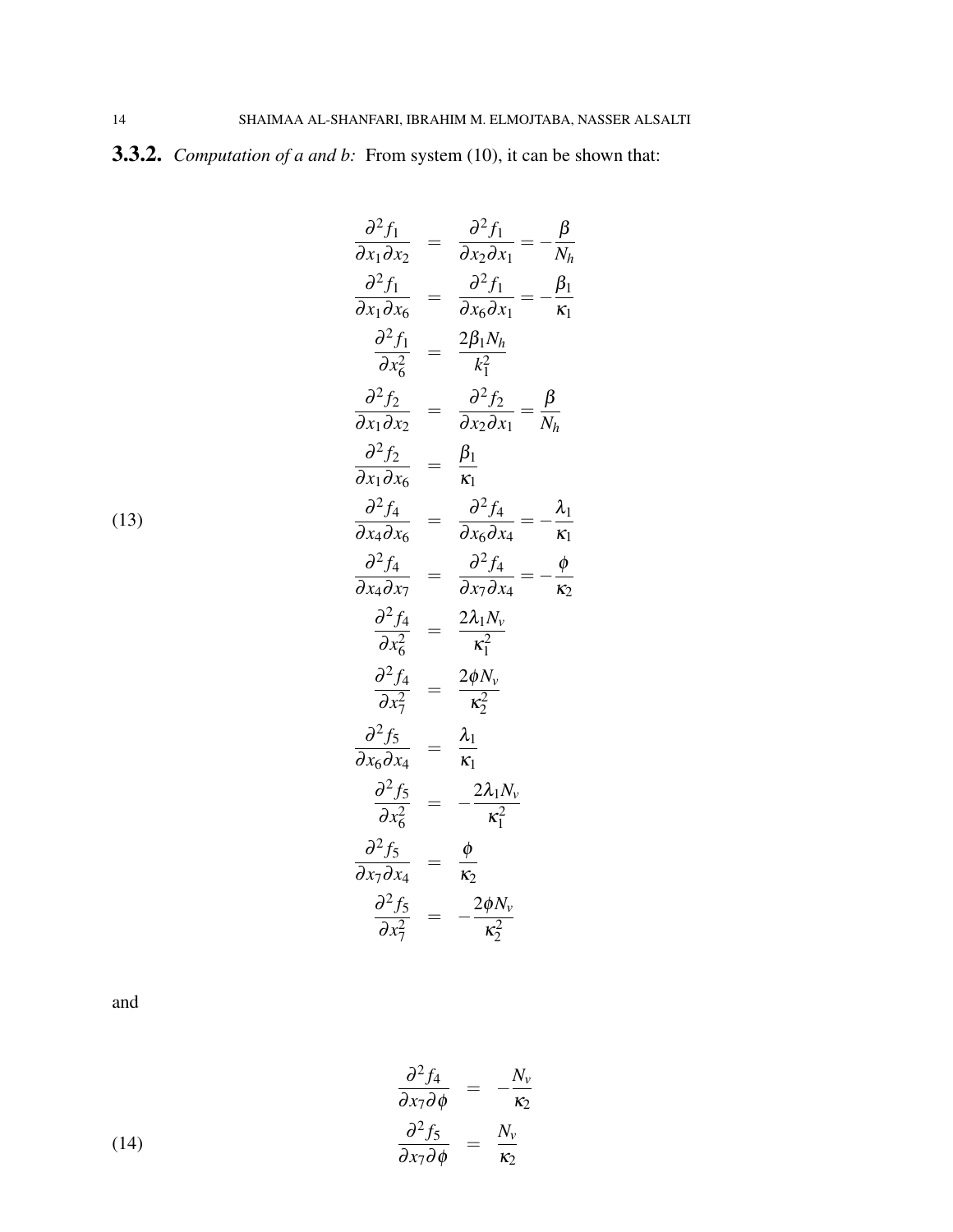and all the other second-order partial derivatives are equal to zero. Thus, we can compute the coefficient *a* and *b* defined in (thereom 4.1 in [8]), that is,

(15) 
$$
a = v_2 w_1 \left[ 2w_2 \frac{\beta}{N_h} + w_6 \frac{\beta_1}{\kappa_1} \right] + v_5 \left[ w_4 \left( w_6 \frac{\lambda_1}{\kappa_1} + w_7 \frac{\phi}{\kappa_2} \right) - \frac{2 \lambda_1 N v}{\kappa_1^2} w_6^2 - \frac{2 \phi N v}{\kappa_2^2} w_7^2 \right]
$$

and since  $w_1 \& w_4$  are negative, then  $a < 0$ . and

$$
(16) \t\t b = v_5 w_7 \frac{N_v}{\kappa_2} > 0
$$

Therefore, we have the following result:

**Theorem 3.6.** *The direction of the bifurcation of system (10) (or system (1)) at*  $R_0 = 1$  *is forward. Since the bifurcation parameter changes from negative to positive, then the DFE changes its stability from stable to unstable. Therefore, a negative unstable equilibrium becomes positive and locally asymptotically stable*

Theorem 3.6 proves that the unique endemic point is locally asymptotically stable.

# 4. SENSITIVITY ANALYSIS (SA) OF THE BASIC REPRODUCTION NUMBER WITH RE-SPECT TO THE MODEL PARAMETERS

One of the most important concerns about the infectious disease is its ability to invade a population. The useful and valuable quantity which helps determine whether or not an infectious disease can spread through a population is basic reproduction number  $(R_0)$  [29, 7].  $R_0$  measures whether a disease can persist in a population. When  $R_0$  is less than 1, on average each infected individual infects less than one individual, and the disease will die out. In contrast, when  $R_0$ exceeds unity there is an exponential rise in the number of cases over time, and an epidemic results [29, 7]. Therefore, we studied the sensitivity analysis of the basic reproduction number, with respect to the model parameters in order to discover parameters that have a high impact on  $R_0$  and should be targeted by intervention strategies. There are many ways of conducting sensitivity analysis, all resulting in a slightly different sensitivity ranking [18]. We used the normalized forward sensitivity index which is also called elasticity. The normalized forward sensitivity index of a variable with respect to a parameter is defined as the ratio of the relative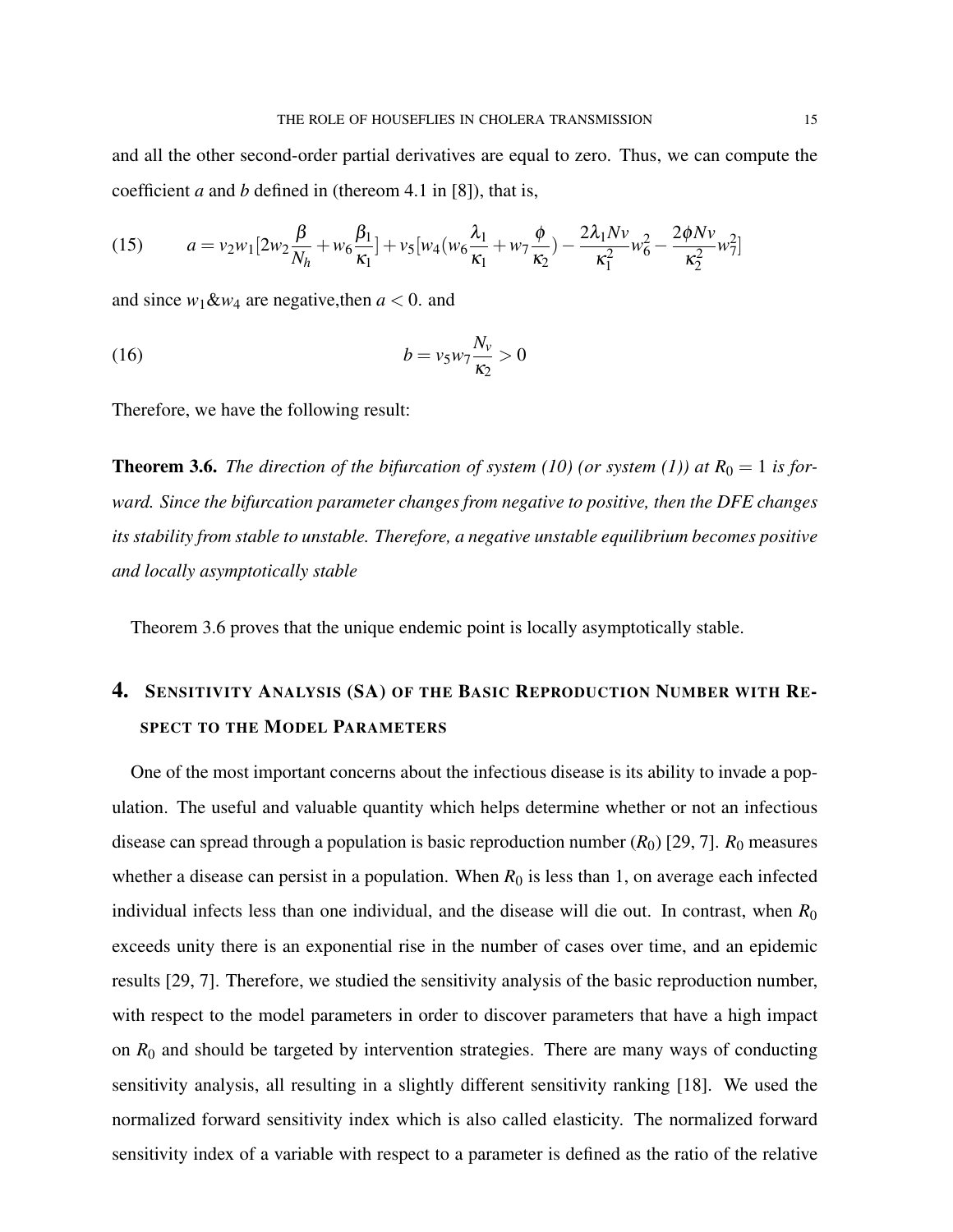change in the  $R_0$  to the relative change in the parameter [3, 16, 18]. It is given by:

$$
(17)\t\t\t S_p^{R_0} = \frac{\partial R_0}{\partial p} \frac{p}{R_0}
$$

Given the explicit formula (3) for  $R_0$ , one can easily derive an analytical expression for the sensitivity of  $R_0$  with respect to each parameter that comprise it. The obtained values are described in Table 2, which presents the sensitivity indices for the baseline parameter values for  $R_0 < 1$ and  $R_0 > 1$  given in Table (4).

| Symbol Value  |                                             | Source  |
|---------------|---------------------------------------------|---------|
| $\mu_h$       | $0.00004d^{-1}$                             | [30]    |
| β             | $0.000105 - 0.000111$                       | [23]    |
| $\beta_1$     | $.055 - 0.094$                              | [23]    |
| $\kappa_1$    | $10^6$ cells/mL                             | Assumed |
| $\kappa_2$    | $10^6$ cells/mL                             | [23]    |
| $\lambda_1$   | $0.0056 - 0.097$                            | Assumed |
| $\lambda_2$   | $0.0057 - 0.1$                              | Assumed |
| $\gamma$      | $(5d)^{-1}$                                 | [23]    |
| $\mu_{v}$     | $0.189d^{-1}$                               | [13]    |
| $\mu_b$       | $(30d)^{-1}$                                | Assumed |
| $\mu_e$       | $(30d)^{-1}$                                | [23]    |
| $\varepsilon$ | $0.001 - 0.01$                              | Assumed |
| $\alpha_1$    | 12 cells $mL^{-1}d^{-1}$ per vector Assumed |         |
| $\alpha_2$    | 10 cells $mL^{-1}d^{-1}$ per person [23]    |         |

TABLE 2. Parameter values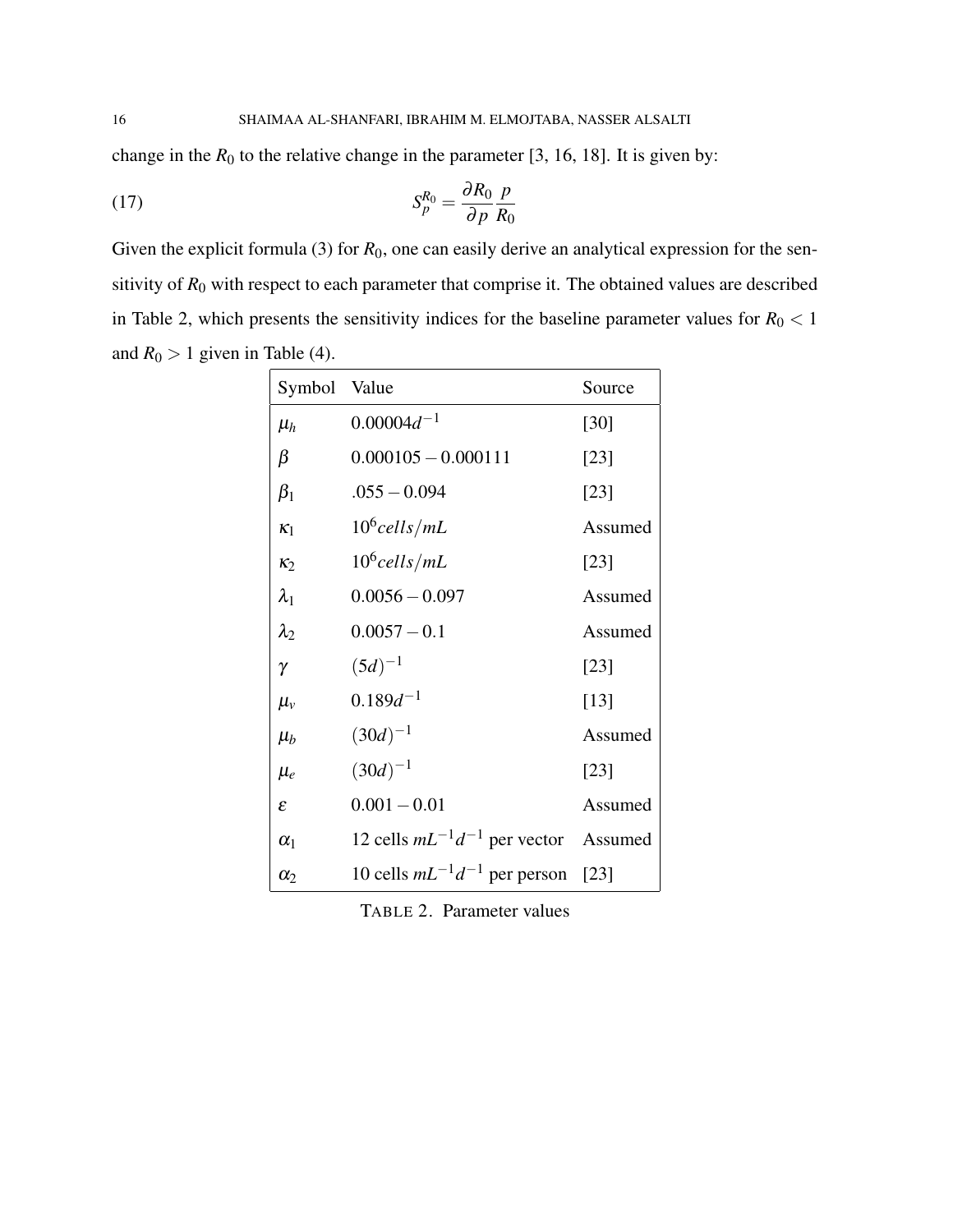|                | Parameter Sensitivity index Sensitivity index |             |
|----------------|-----------------------------------------------|-------------|
|                | $(R_0 < 1)$                                   | $(R_0 > 1)$ |
| $\beta$        | $+0.00004$                                    | $+0.00001$  |
| $\beta_1$      | $+0.004$                                      | $+0.002$    |
| γ              | $-0.4e-2$                                     | $+0.008$    |
| K <sub>1</sub> | $-0.1e-1$                                     | $-0.8e-2$   |
| $\kappa_2$     | $-0.99$                                       | $-0.98$     |
| $\lambda_1$    | $+0.009$                                      | $+0.005$    |
| $\lambda_2$    | $+0.987$                                      | $+0.992$    |
| $\alpha_1$     | $+0.996$                                      | $+0.997$    |
| $\alpha_2$     | $+0.004$                                      | $+0.003$    |
| $\mu_h$        | $-8.2e-7$                                     | $-5.8e-7$   |
| $\mu_{v}$      | $-0.995$                                      | $-0.997$    |
| $\mu_b$        | $-0.13e-1$                                    | $-0.79e-2$  |
| $\mu_e$        | $-0.987$                                      | $-0.992$    |
| $\mathcal E$   | $+0.012$                                      | $+0.008$    |

THE ROLE OF HOUSEFLIES IN CHOLERA TRANSMISSION 17

TABLE 3. Parameter values for sensitivity analysis

The sensitivity analysis results indicate that both the environment-to-human and human-tohuman transmission pathways are sensitive, and important, in determining the cholera infections as all the parameters will affect the system either positively or negatively. The sensitivity index tells the quantitative changes produced by a small variation in a parameter. The most influential parameters are the ingesting vibrios rate from aquatic environment by vectors  $(\lambda_2)$  and rate of contribution to V. cholera in the aquatic environment  $\alpha_1$ ) which have positive impact in the value of  $R_0$  in which the impact will be greater if  $R_0 > 1$ . For example,  $S_{\lambda_0}^{R_0}$  $\frac{\pi_0}{\lambda_2}$  = 0.989 means that increasing  $\lambda_2$  by 10% increases  $R_0$  by 9.87%. Death rate of vector  $(\mu_v)$  and death rate of vibrios in aquatic environment ( $\mu_e$ ) also have strong negative influence in the value of  $R_0$  which occurs more in endemic case. Note that the recovery rate has negative influence when  $R_0 < 1$ such that if it increases then the disease dies out. However, it has positive influence when  $R_0 > 1$ because in endemic case the disease persist.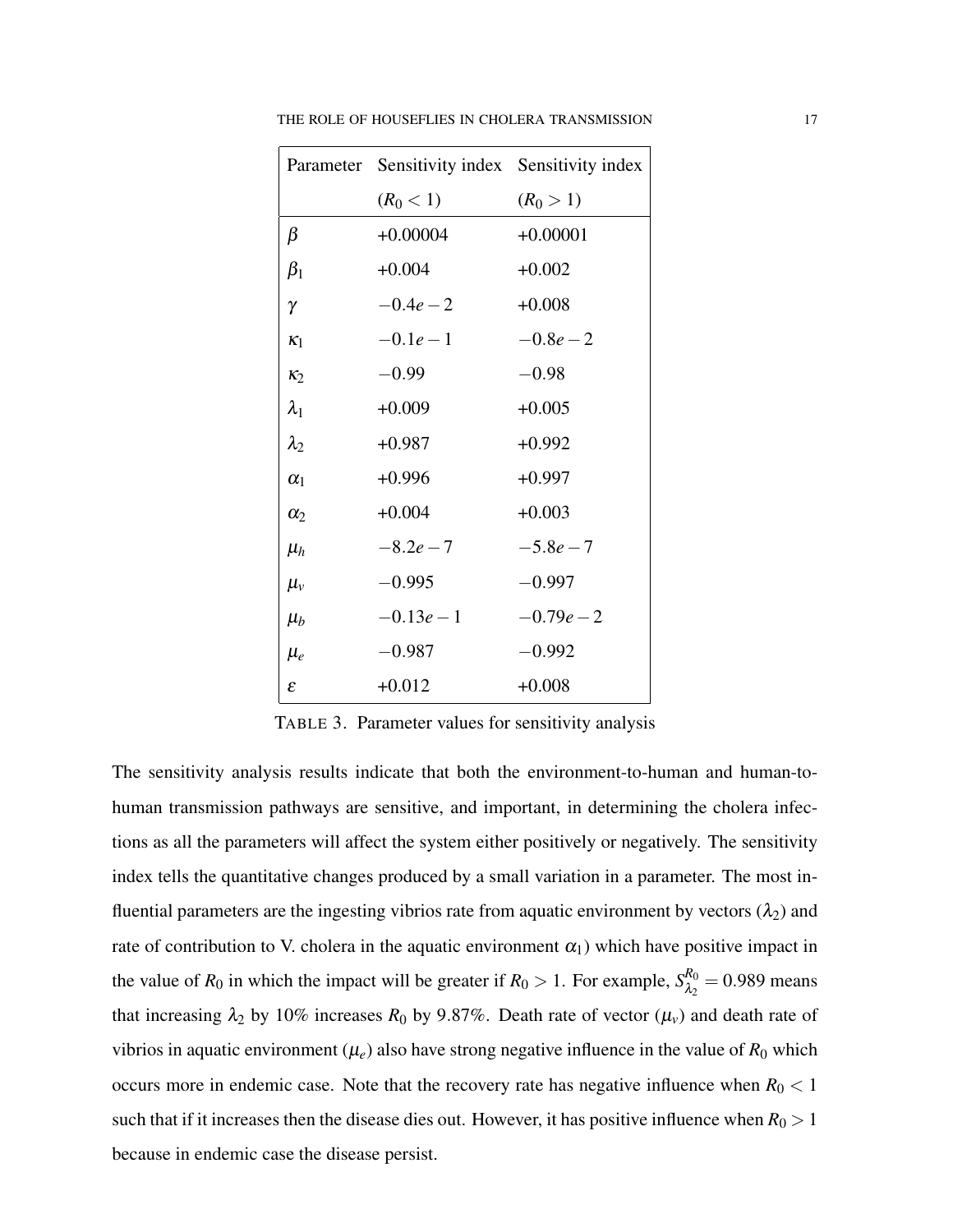# 5. NUMERICAL SIMULATION

In this section, we perform a numerical simulation of model system (1) to confirm our analytical results and to illustrate the asymptotic behaviour of the model. At this stage, we solve the model numerically with three sets of initial conditions with total human population is 10000 and vector population is 30000. We choose a set of parameter values in model system (1) according to Table 4 where some of the parameter's values were obtained from literature, and some of them were assumed or made varying in order to study their role.

The GAS of the disease-free equilibrium  $P_0$  demonstrated in Theorem 3.2 and the existence and stability of a unique endemic equilibrium as stated in Conjecture 1 for the model is shown on Figure 2 and Figure 3, respectively.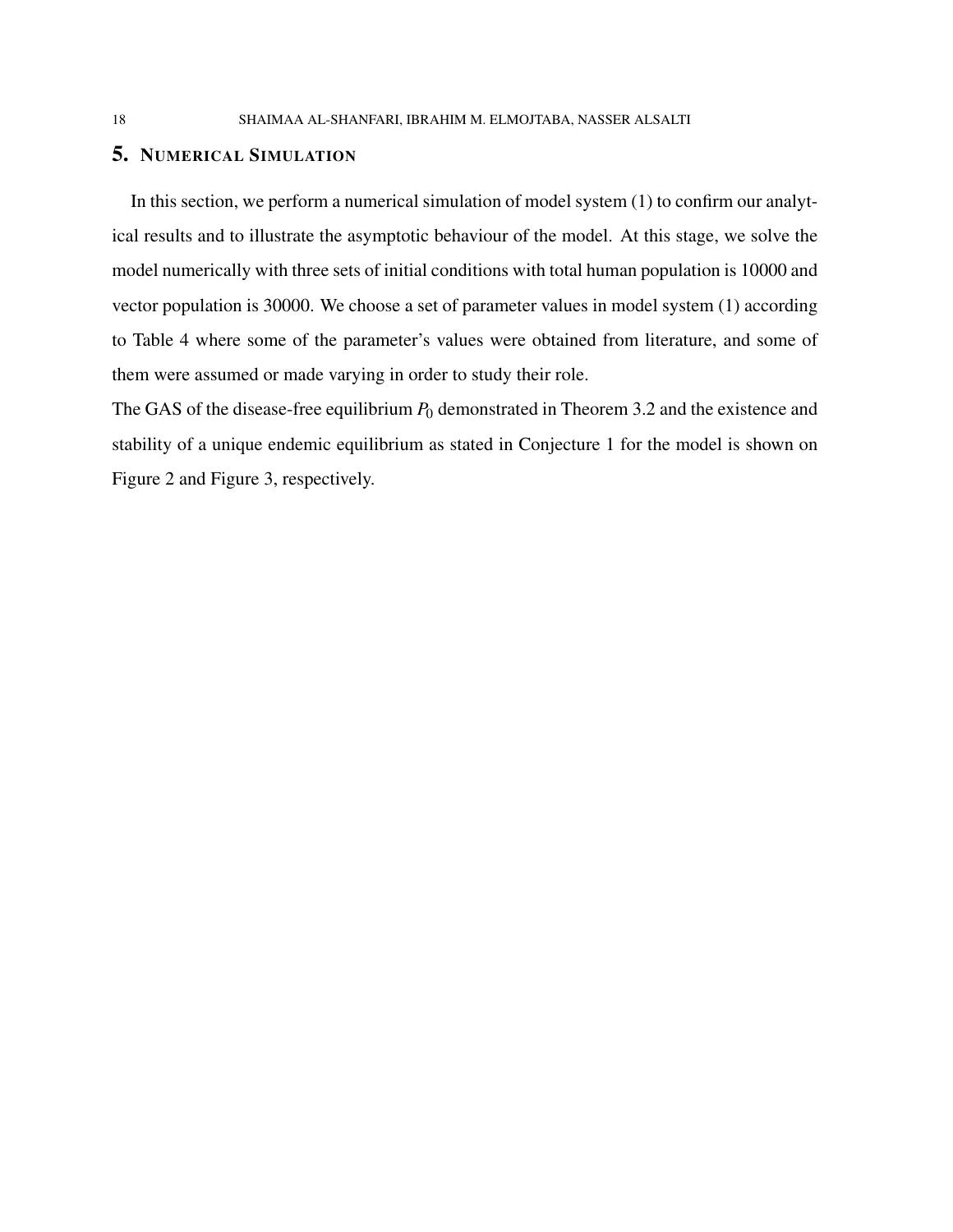

FIGURE 2. GAS of the model disease-free equilibrium with  $R_0$  is 0.69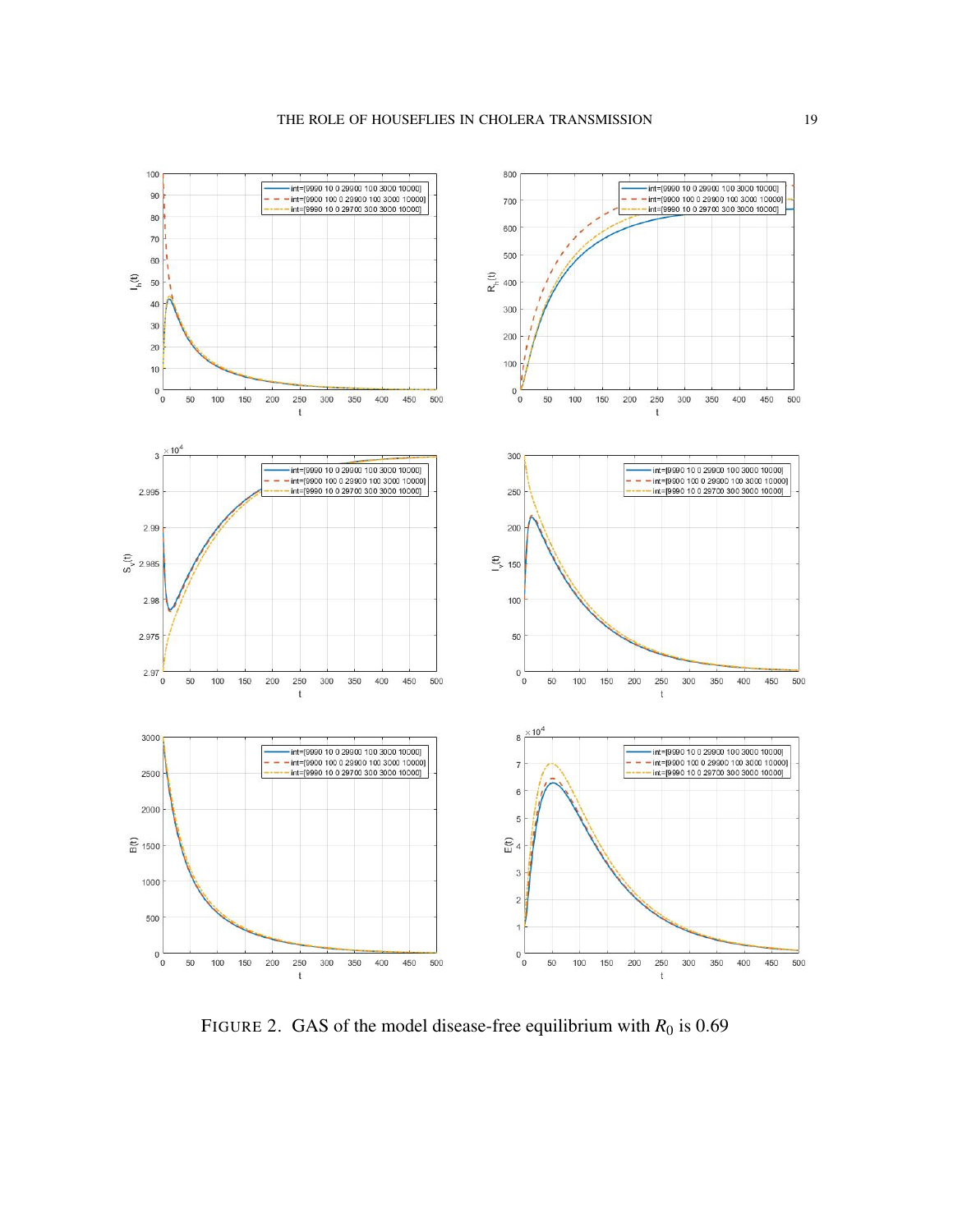

FIGURE 3. GAS of the model endemic equilibrium with  $R_0$  is 1.8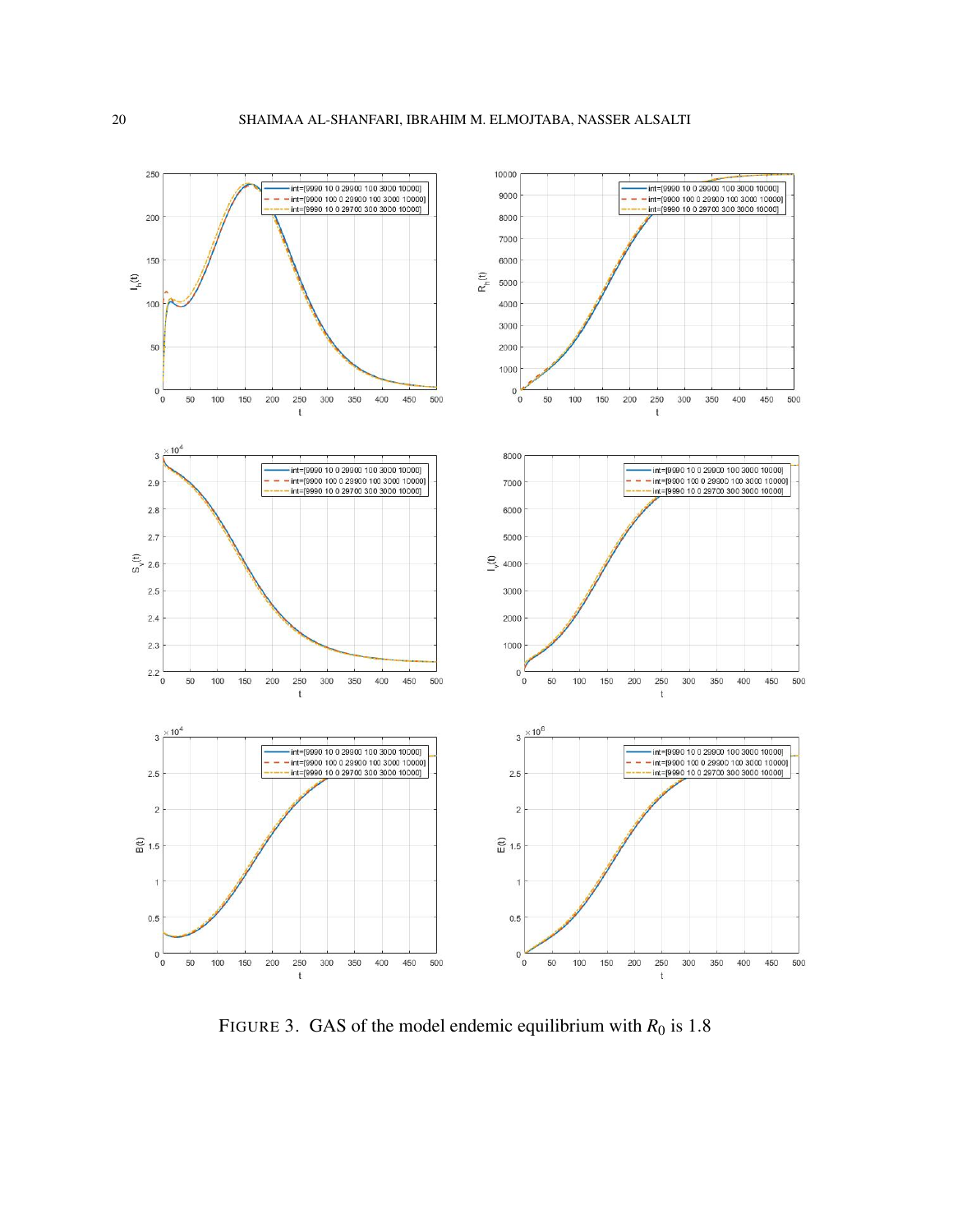# Varying the values of  $\beta_1, \lambda_1$  and  $\lambda_2$  (the ingesting vibrios rate from the safe environment to human, vectors, and ingesting vibrios rate from the unsafe environment to vectors respectively)

Numerical simulation shows that the increase in the value of  $\beta_1$  leads to an increase in the number of both infected human and infected vector with the effect is more in human population as seen in Figure 4.

It can be seen from Figure 5 that the effect of varying the values of  $\lambda_1$  affects the infected human and vector populations positively with more effect in vector population which is something predictable. On the other hand, the impact of increasing the value of  $\lambda_2$  on the infection of human population occurs after some time. In addition, after ingesting a sufficient dose of V. cholera vibrios by vectors then the infection starts to persist and hence the cholera transmission can become endemic. Consequently,the basic reproductive number is significantly increased over unity and hence this will affect the vector population (Figure 6).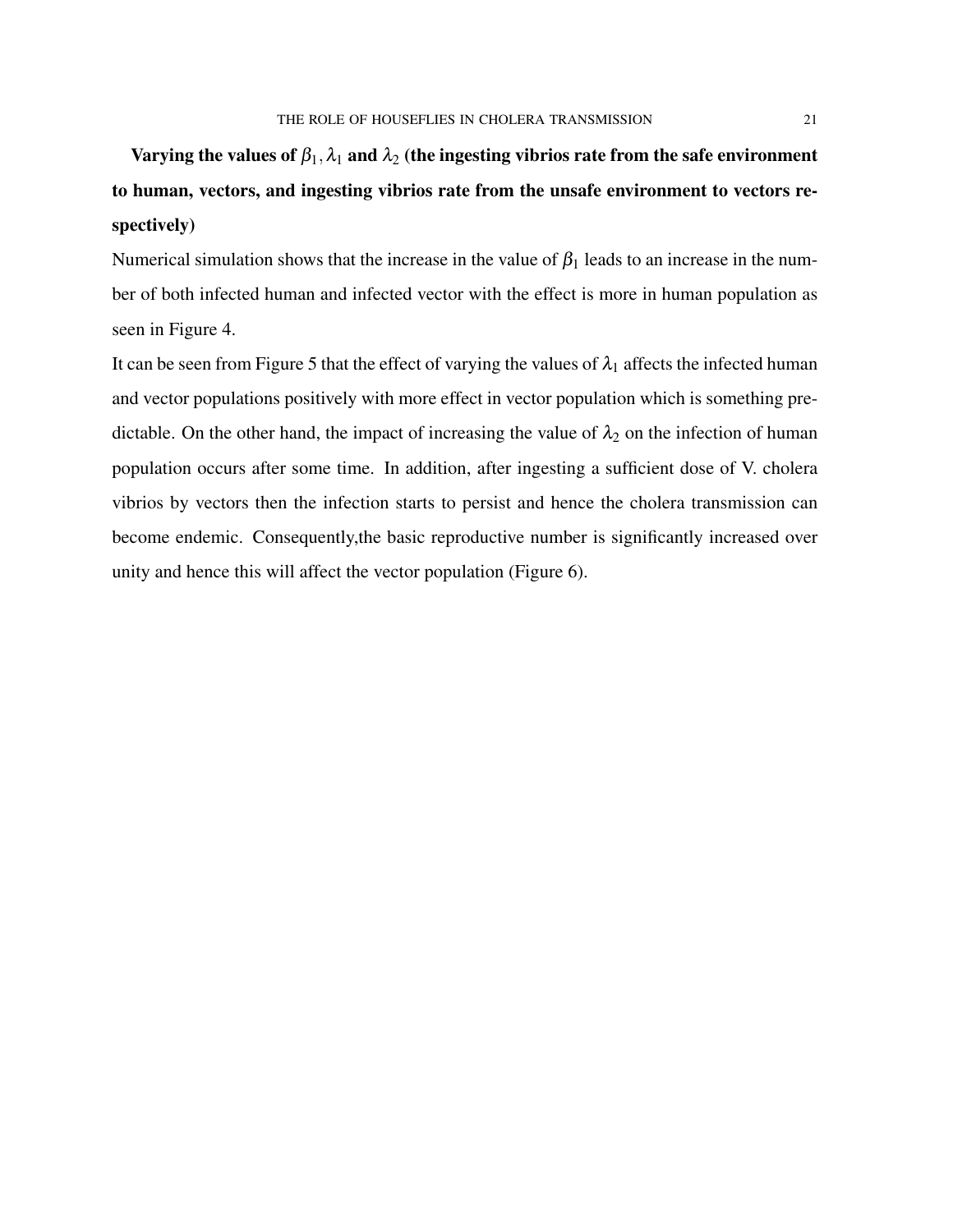

FIGURE 4. Simulation results for different values of  $\beta_1$ .



FIGURE 5. Simulation results for different values of  $\lambda_1$ .

# Varying the values of  $\alpha_1, \alpha_2$ (Rate of contribution to V. cholera in the aquatic and safe environment respectively)

It is clear from Figure 7 that, the impact of increasing the values of  $\alpha_1$  leads to increase the number of infected human and vectors. However, results (Figure 8 ) show that there is no relationship between  $\alpha_2$  and the fraction of infected humans and vectors.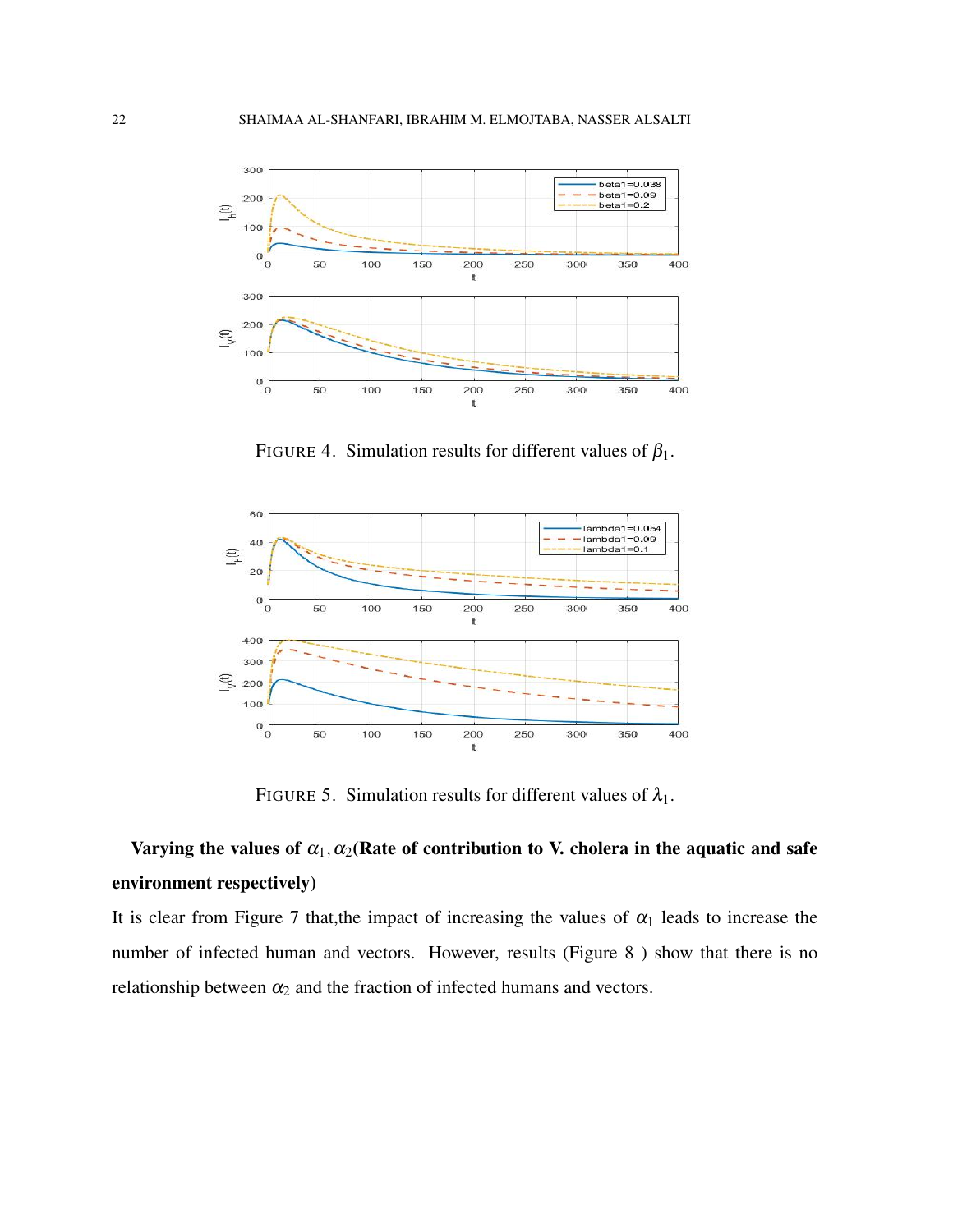

FIGURE 6. Simulation results for different values of  $\lambda_2$ .



FIGURE 7. Simulation results for different values of  $\alpha_1$ .



FIGURE 8. Simulation results for different values of  $\alpha_2$ .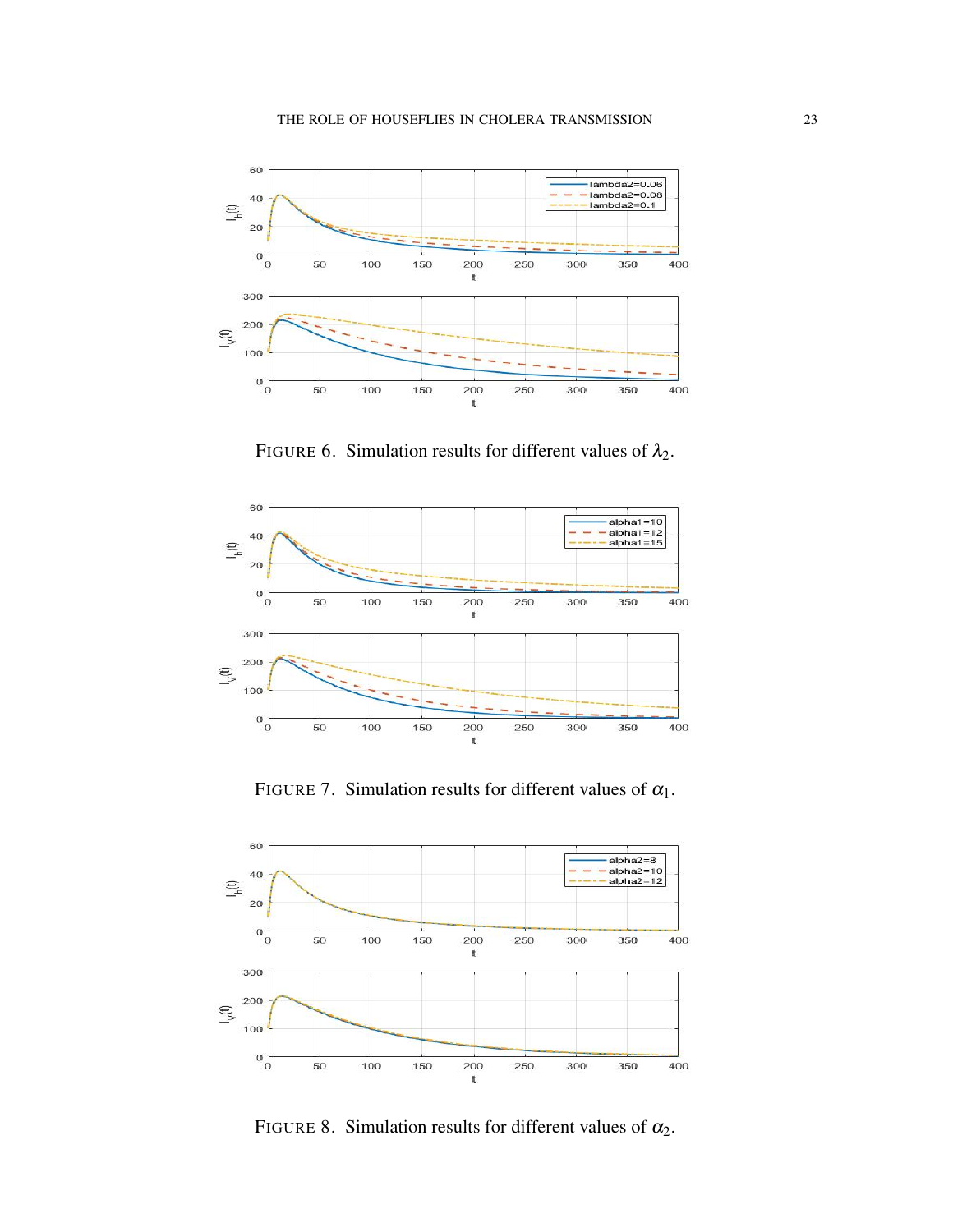# 6. CONCLUSION

We develop a general model for the dynamics of cholera that incorporates an indirect transmission of V. cholera to yhe environmental reservoir. The proposed model divided the environment into two sub-environments according to the concentration of V. cholera. Our analysis of the model showed that the disease free equilibrium is globally asymptotically stable when  $R_0$ is less than unity; and unstable when  $R_0$  is greater than unity, and our system posses only one endemic equilibrium and we showed that it is locally asymptotically stable when  $R_0$  is greater than unity since the direction of the bifurcation is forward.

Our sensitivity analysis showed that  $R_0$  is sensitive to all of model parameters either positively or negatively, and the most influential has been the ingesting vibrios rate from aquatic environment by vectors, the rate of contribution to V. cholera in the aquatic environment and the death rate of vector and death rate of vibrios in aquatic environment which indicates that the best control strategy is by eliminating vector populations and by sanitizing the aquatic environment. Numerical simulations were used to examine the effect of all of the parameters of the model. The results showed that  $\beta_1, \lambda_1$  and  $\alpha_1$  have a positive effects in disease transmission as the increase in their values contribute significantly to the spread of the cholera infections in the system. Also, the simulations showed that the rate of water contamination by infectious people shedding V. cholera into the environment  $(\alpha_2)$  has no impact in the infection because it depends on both bacteria shedding of the infected individuals and the level of sanitation in the environment and since the environment is safe, then it is obviously has no effects. In addition, if the contact rate of vectors with contaminated water  $(\lambda_2)$  is high in the presence of increased contribution of each infected vector to the aquatic environment  $(\alpha_1)$  then cholera will persist in the population. Therefore, to obtain a significant and effective control, the contribution of each infected vector to the aquatic environment and the rate of exposure to contaminated water must be reduced. Moreover, to reduce the epidemic's peak other interventions are needed.

## CONFLICT OF INTERESTS

The author(s) declare that there is no conflict of interests.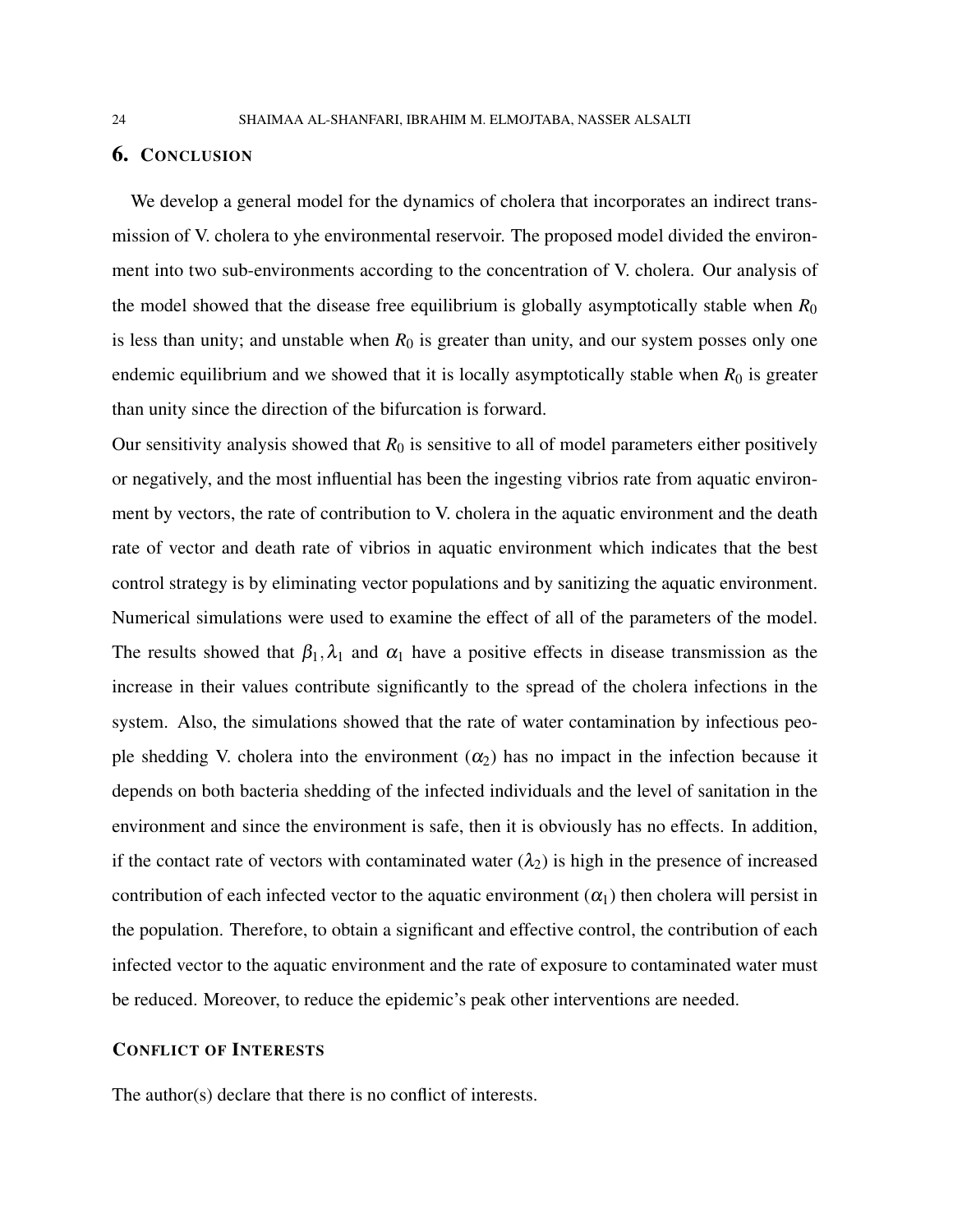#### ACKNOWLEDGMENTS

The authors would like to acknowledge financial support from Sultan Qaboos University, Oman and United Arab Emirates University, UAE through the joint research grant no. CL/SQU-UAEU/17/01.

#### **REFERENCES**

- [1] D. Zhao, Fast finite element solver for incompressible Navier-Stokes equation by parallel Gram-Schmidt process based GMRES and HSS, J. Math. Comput. Sci. 5 (2015), 280-296.
- [2] J. Pecaric, A. Perusic, A. Vukelic, Generalisations of Steffensen's inequality via Fink identity and related results, Adv. Inequal. Appl. 2014 (2014), Article ID 9.
- [3] S. Abdulrahman, N. I. Akinwande, O. Bamidele Awojoyogbe, U. Y. Abubakar. Sensitivity analysis of the parameters of a mathematical model of hepatitis b virus transmission. Univ. J. Appl. Math. 1(4) (2013), 230–241.
- [4] T. Berge, J.M Lubuma, G.M. Moremedi, N. Morris, R. Kondera-Shava. A simple mathematical model for ebola in africa. J. Biol. Dyn. 11(1) (2017), 42–74.
- [5] T. Berge, S. Bowong, J. Lubuma, M. Luther Mann. Modeling Ebola virus disease transmissions with reservoir in a complex virus life ecology. Math. Biosci. Eng. 15(1) (2018), 21–56.
- [6] V. Capasso, S.L. Paveri-Fontana. A mathematical model for the 1973 cholera epidemic in the European Mediterranean region. Revue d'Épidémiologie et de Santé Publique,  $27(2)$  (1979), 121–132.
- [7] C Carlos-Chavez, F. Zhilan, W. Huang. On the computation of and its role on global stability. Institute for Mathematics and its Application, Vol. 125, 2001.
- [8] C. Castillo-Chavez, B. Song. Dynamical models of tuberculosis and their applications. Math. Biosci. Eng. 1(2) (2004), 361–404.
- [9] Cláudia Torres Codeço, Endemic and epidemic dynamics of cholera: the role of the aquatic reservoir. BMC Infect. Diseases, 1(1) (2001), 1.
- [10] N.S. Crowcroft. Cholera: current epidemiology. Commun. Disease Rep. CDR Rev. 4(13) (1994), R157–64.
- [11] A. J. De Jesus, A.R. Olsen, J.R. Bryce, R. C. Whiting. Quantitative contamination and transfer of escherichia coli from foods by houseflies, musca domestica l. (diptera: Muscidae). Int. J. Food Microbiol. 93(2) (2004), 259–262.
- [12] O. Diekmann, J.A.P. Heesterbeek, M.G. Roberts. The construction of next-generation matrices for compartmental epidemic models. J. Royal Soc. Interface, 7(47) (2010), 873–885.
- [13] I.M. ELmojtaba, S. Biswas, J. Chattopadhyay. Global dynamics and sensitivity analysis of a vector-hostreservoir model. Sultan Qaboos Univ. J. Sci. 21(2) (2016), 120–138.